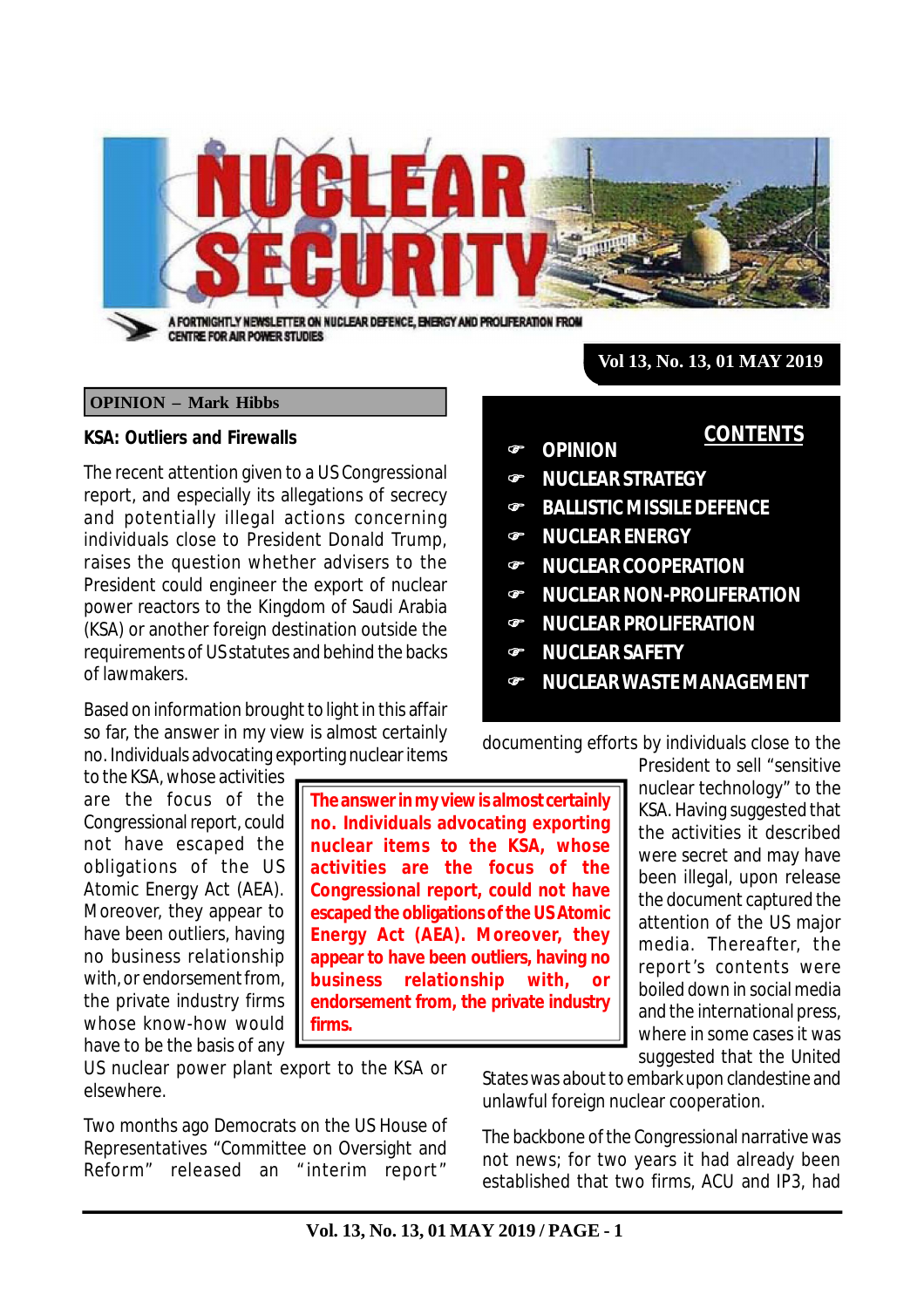successively made proposals to US officials and industry executives for exporting nuclear power

plants to the Middle East. According to the linked ProPublica report, in both cases General Michael Flynn was involved. "IP3's idea was a variation of ACU's," it said; "IP3 swapped out" Russia as an international partner for China, and "then later shifted to an all-American approach."

Under US law, a foreign country that is the intended

destination of a nuclear power plant exported by a commercial entity in the United States needs, as a prerequisite, an "agreement of cooperation," a so-called "123 Agreement" with the US At issue

is Section 123 of the US AEA as amended in 1954, pertaining to "Cooperation with Other Nations." Section 123 sets forth that such an agreement includes nine nonproliferation conditions that a foreign country must meet. Whether a country satisfies these is a judgment based on an internal US government

assessment. So far, the KSA does not have such an agreement with the US.

*Congress and Technology:* The House report in several instances refers to the export of "nuclear technology" in a manner that inaccurately describes the scope of possible US nuclear exports to the KSA and, in light of information revealed after the release of the report, might also mislead lay readers about the extent of Congressional oversight concerning what US firms and US government agencies may and may not do in pursuit of nuclear trade opportunities with a foreign nuclear program.

In its attention-grabbing mise en scène, the House

**In its attention-grabbing mise en scène, the House report repeatedly refers to US entities possibly supplying "sensitive nuclear technology" to the KSA. That would be truly an alarming development because "sensitive nuclear technology" (SNT) in official US nuclear trade and nonproliferation parlance specifically refers to technology for uranium enrichment and separation of plutonium that can be used for the production of nuclear weapons.**

report repeatedly refers to US entities possibly supplying "sensitive nuclear technology" to the

> KSA. That would be truly an alarming development because "sensitive nuclear technology" (SNT) in official US nuclear trade and nonproliferation parlance specifically refers to technology for uranium enrichment and separation of plutonium that can be used for the production of nuclear weapons. Deeper into the document, it becomes clear that what's at issue here is not

assistance provided for enrichment or reprocessing but the sale of nuclear power plants to the KSA by US industry. That prospect has been under

**The language "permitting Saudi Arabia to enrich and reprocess" may suggest erroneously to lay readers that the US would be complicit in any future enrichment or reprocessing by the KSA. Beyond this and separately, it remains an open question whether Washington would impose upon the KSA additional conditions for nuclear cooperation concerning Riyadh's future nuclear fuel cycle options.**

consideration by vendor firms and government agencies for several years including under the Obama Administration.

The House report in one instance does concern itself with sensitive nuclear technology (in fact without specifically referring to it as such), in the context of a possible future determination by the US

government "permitting Saudi Arabia to enrich and reprocess as part of a deal that would allow Westinghouse and other American companies to build nuclear reactors" in the KSA. That formulation left out the critical distinction that a determination by the US, pursuant to a 123 Agreement, not to compel the KSA to forego its future options to enrich or reprocess would, under terms routinely governing US bilateral nuclear cooperation with foreign countries, for sure obligate the KSA to obtain the prior consent of the United States to enrich or reprocess any US-obligated nuclear materials. The language "permitting Saudi Arabia to enrich and reprocess" may suggest erroneously to lay readers that the US would be complicit in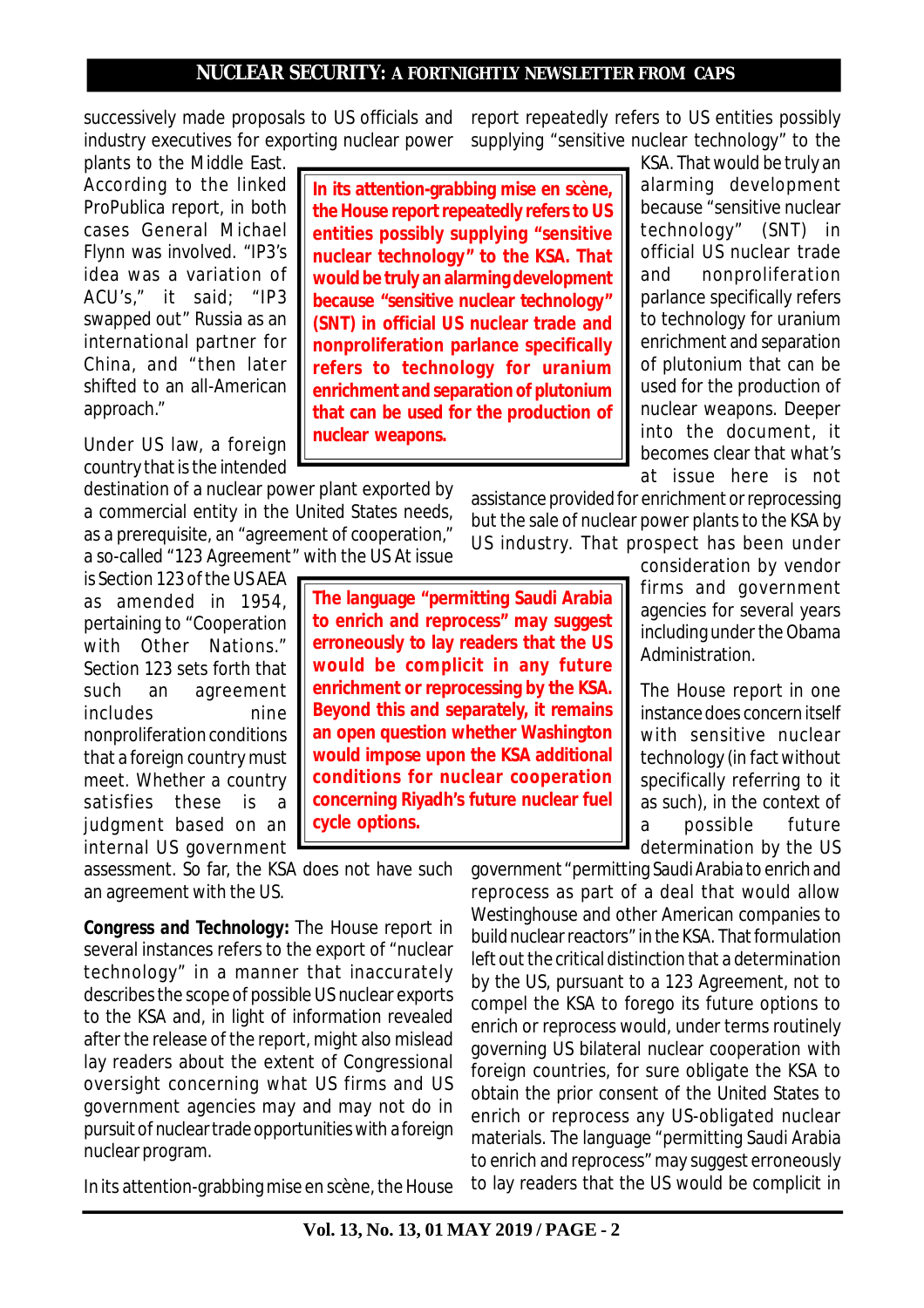any future enrichment or reprocessing by the KSA. Beyond this and separately, it remains an open question whether Washington would impose upon the KSA additional conditions for nuclear cooperation concerning Riyadh's future nuclear fuel cycle options.

*KSA and Part 810:* In the wake of the release of the House document, it has become known through media reports that US companies pursuing nuclear power plant business in the KSA have been awarded seven authorizations by the US DoE under so-called 10 C.F.R. Part 810 regulations. These rules specifically govern export and re-export of unclassified nuclear technology and assistance to foreign countries. It is usual practice for companies embarking upon negotiations with a foreign

nuclear program to request such authorizations to be able to share restricted information concerning the items that may be transferred.

There is an interagency process for the award of these authorizations, whereby DOE must consult with the Department of

Commerce, the Department of Defense, and the Nuclear Regulatory Commission, and concur with the Department of State. It would appear that, contrary to hasty media reporting suggesting that DoE may not have consulted one or more of these agencies prior to the award of Part 810 authorizations to the KSA, in these cases the interagency consultative process was in fact followed.

Tracking headlines in media reports, some lawmakers accused DoE of having made "secret" authorizations and withholding cooperation with Congress. Lay readers of the House report may well have drawn that conclusion, having read that "Under Section 123 [of the AEA] the US may not transfer nuclear technology to a foreign country without the approval of the US Congress." With regard to DoE's actions, this statement does not apply and is potentially misleading because neither a 123 Agreement, nor Congressional

approval, are prerequisites for the award of a Part 810 authorization by DoE. Independently of these facts, on April 10, US lawmakers introduced legislation to amend the AEA to compel the Executive Branch to divulge to Congress details of Part 810 authorizations for transfers to foreign countries.

*What's the Danger?:* In December 2017, Mieke Eoyang and Laura Holgate, a former US ambassador to the IAEA and an Obama appointee, published this blog post to explain "Why Flynn's Nuclear Advocacy was so Dangerous." They gave three reasons: 1.) General Flynn, as former National Security Adviser, may have persuaded Trump to tilt US policy toward Russia in support of their private business interests; 2.) Flynn was advocating on

> behalf of foreign nuclear power industries; and 3.) While advocating nuclear trade with the KSA, Flynn was urging Trump to walk away from the JCPOA, a decision that would contribute to destabilizing the Middle East. These are all serious objections. It is notable that Eoyang and

Holgate did not include in their list of "dangers" that Trump might open the road for nuclear commerce with the KSA by short-circuiting US law including the requirements under AEA Section 123.

Indeed, for anyone seeking to enlist the US President to export power reactors anywhere, Section 123 looks like a solid firewall. Whether or not the KSA's lobbyists and lawyers convince Trump and the Congress to conclude an agreement for peaceful nuclear cooperation with the KSA that would not deprive Riyadh of its future option to deploy reprocessing and enrichment technology, the result of bilateral atomic diplomacy will not be a "secret nuclear deal" between Trump and the KSA, since a negotiated 123 Agreement must be put before the Congress for its consideration.

That said, Trump could elect to suspend any of the nine nonproliferation conditions specified for 123 Agreements by the AEA, and/or include unique provisions. To date, with the singular exception of

**President. Were Trump to do this in the case of the KSA, the Congress would have to affirmatively approve it for the agreement to go into effect.**

**To date, with the singular exception of India discussed below, the US has never concluded a 123 Agreement in which any of the nine nonproliferation conditions were suspended by the**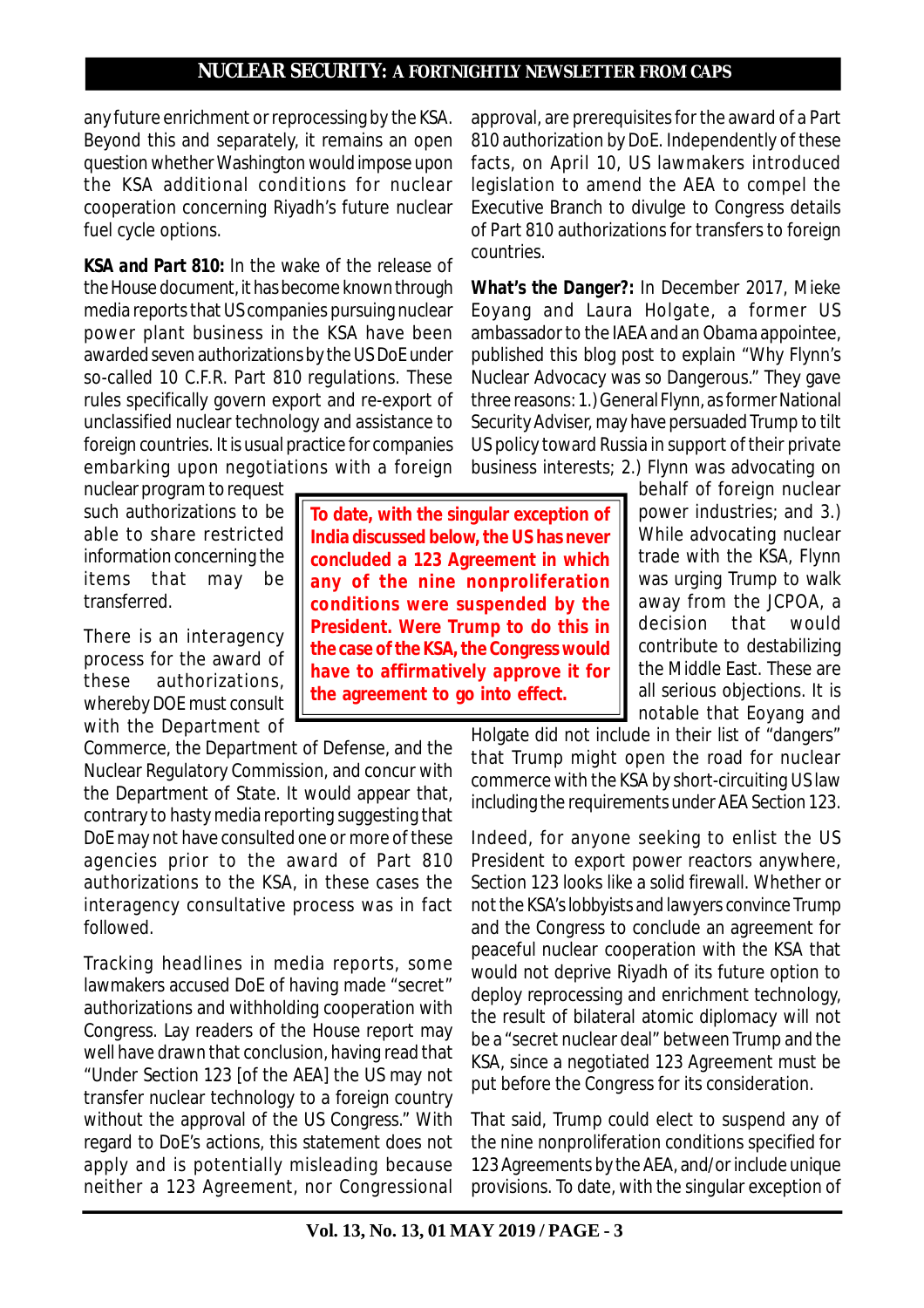**Ultimately, US private industry firms would have to carefully consider their shareholder obligations and potential liability in any case where impropriety allegations might be raised. Given that White House staffers had in this instance warned about potential conflicts of interest under US law, industry executives may have been deterred by risk considerations from**

**including IP3 in their plans.**

India discussed below, the US has never concluded a 123 Agreement in which any of the nine nonproliferation conditions were suspended by the President. Were Trump to do this in the case of the KSA, the Congress would have to affirmatively approve it for the agreement to go into effect. With this in mind, lawmakers are currently considering increasing Congressional authority governing future approval of proposed 123 Agreements.

*IP3-Industry Disconnect:* In addition to a 123 Agreement, for a company like IP3 to make headway and participate in a nuclear power project in the KSA or elsewhere, it would also need the cooperation of US private industry exporting nuclear power plants.

Long before Trump's election, personalities that set up ACU, the forerunner of IP3, first flogged the idea in Washington that nuclear power vendor companies build scores of power reactors in the Middle East and take back the spent fuel. In the US they generated some interest from firms selling engineering,

enrichment, and nuclear fuel-related services, but they got very limited traction in US government circles. After Trump's election, IP3 reached out to US industry concerning its ambition to sell American-design nuclear power plants to the KSA. Some nuclear firms in early 2017 told Saudi Crown Prince Mohammad Bin Salman they were interested in an IP3 scheme for a Middle East "Marshall Plan."

But what did IP3 and its advisers have to contribute to a nuclear power plant export project? The main focus in US industry for potential nuclear sales to the KSA is WEC, working with a consortium of dozens of firms. According to sources, WEC was enlisted by IP3 in late 2017 to include IP3 in its projects, but WEC management never endorsed IP3's nuclear export scheme and it never included IP3 in its business plans. IP3 persisted, and in

February 2019 set up a meeting—referred to in the House report—between Trump and nuclear power companies. According to sources, IP3 also offered to prepare a report after that meeting and then convene a follow-up meeting in about three months, assuring that it would remain in the picture for US industry doing nuclear business in the KSA.

Independent of IP3's own interests in getting involved in a nuclear power project in the KSA, executives from vendors in the power reactor sector accepted IP3's offer to convene a meeting with the President. In light of dim global prospects for nuclear power plant sales–and especially in the teeth of competition from state-owned

> vendors in China and Russia—CEOs acted on wishful thinking that if they were to put their case for nuclear power sales to Trump in person, as one industry executive said, "they would get results." Ultimately, US private industry firms would have to carefully consider their shareholder obligations and potential liability in any case where impropriety

allegations might be raised. Given that White House staffers had in this instance warned about potential conflicts of interest under US law, industry executives may have been deterred by risk considerations from including IP3 in their plans. WEC did not conclude that IP3 could add value to WEC's own efforts to sell power reactors to the KSA and according to sources, sometime after the February meeting, the IP3 effort was put to rest.

*The Example of India:* Executive Branch personnel in this case also expressly informed inexperienced would-be nuclear exporters about the requirements for a 123 Agreement. Similar advice was given by the State Department in a previous case. Not long after the November 2000 US election, aides of President-Elect George W. Bush prepared to set the stage for a plan to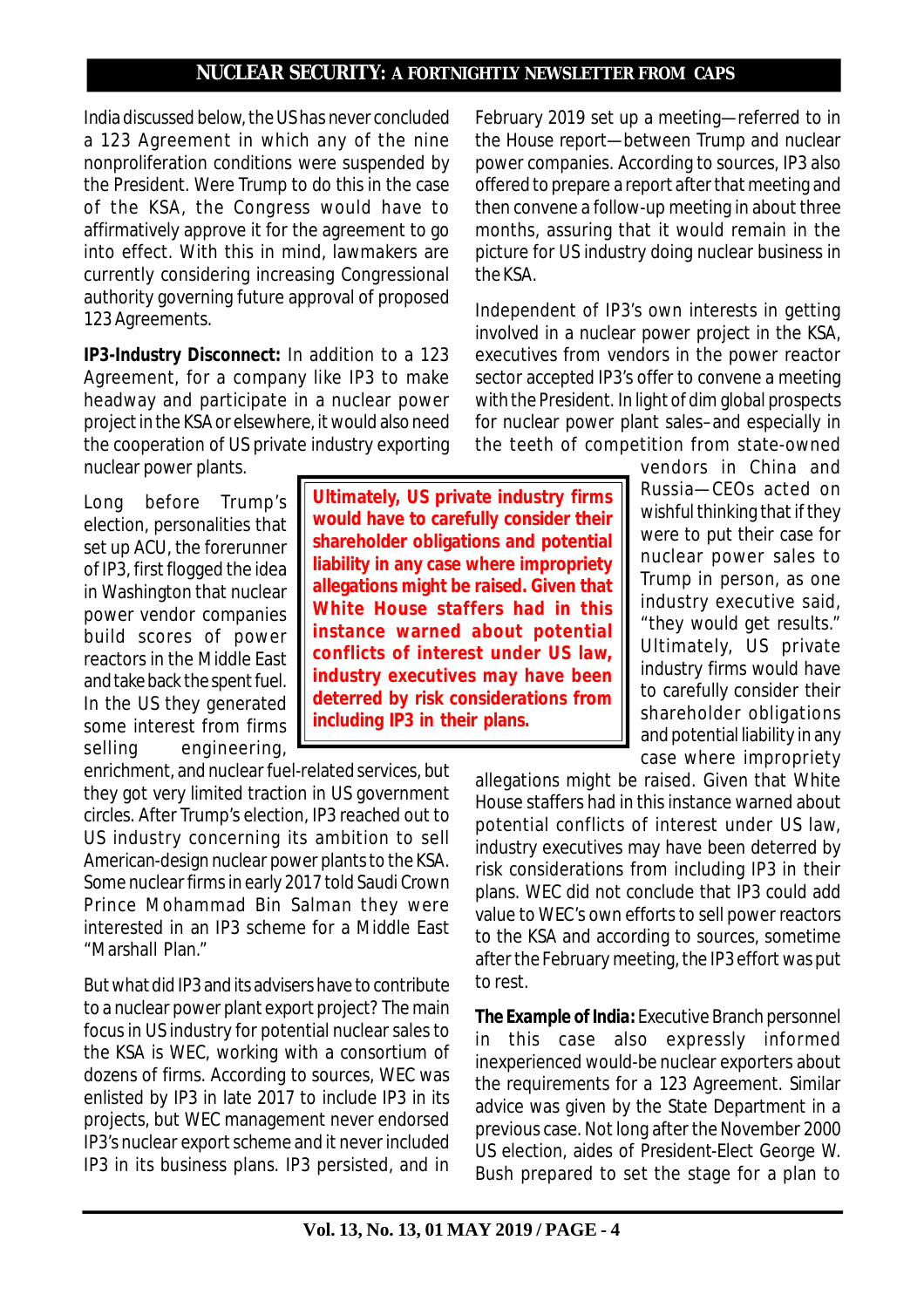upgrade US-India relations by exporting nuclear power plants to India. To move this project forward on short order, advocates briefed officials in the Department of State about their aims. According to sources, US diplomats explained right off the bat that because the US was a party to the NPT, US industry could not export nuclear power plants to India, an NPT non-party, without first changing US law. Until then, according to sources, some leading personalities in the Bush transition team were unaware that the NPT stood in the way of making a snap change of US policy in India's favor.

"Friends of India" in the incoming Bush administration had no choice but to comply with

the requirements of US statutes in order to permit US industry to export nuclear equipment to India. After seven long years, they succeeded, having concluded a unique 123 Agreement with India, and having obtained the consent of world's nuclear exporters to make an exception to rules of the Nuclear Suppliers Group

that virtually ban nuclear exports to the Subcontinent.

If there is to be nuclear cooperation between the United States and Saudi Arabia, it will likewise not come about as a consequence of a fast-track arrangement secured behind the scenes by people who claim to have access to President Trump. There will be a process that looks like what industry and government have followed in past cases. There will be Congressional involvement and interagency consultation. There will be requirements concerning US national security and nonproliferation. And in the case of the KSA to date, the deliberations of IP3 and its advisers, documented in the House report and elsewhere, appear rudimentary and unconnected with actions undertaken on a separate and parallel track by US technology holders in industry to organize a bona fide nuclear power plant export project.

*Source: https://www.armscontrolwonk.com/, 16 April 2019.*

 **OPINION – Gitura Mwaura**

#### **Africa Ready for Nuclear Energy, Lower the Costs**

A fair number of African countries are at varying stages of acquiring nuclear energy, an indication they might be ready for it. Of the regional economic communities on the continent, East Africa leads with four countries – Tanzania, Rwanda, Kenya and Uganda – having expressed some interest.

Other countries, according to the IAEA, include Egypt, Ghana, Morocco, Niger, Nigeria and Sudan,

which have already engaged with the organisation to assess their readiness to embark on a nuclear programme. Algeria, Tunisia and Zambia are also mulling the possibility of nuclear power. Most of these countries are also in various stages of liaison with one of the major nuclear energy development organisation in the world, the ROSATOM.

**Of the regional economic communities on the continent, East Africa leads with four countries – Tanzania, Rwanda, Kenya and Uganda – having expressed some interest. Other countries, according to the IAEA, include Egypt, Ghana, Morocco, Niger, Nigeria and Sudan, which have already engaged with the organisation to assess their readiness to embark on a nuclear programme.**

> Rwanda is among the latest in the group, having just entered into an agreement with Rosatom.

The agreement is comprehensive and includes the development of requisite infrastructure, construction of a Centre for Nuclear Science and Technology and nuclear power plants in Rwanda. It also covers fundamental and applied research, including development and cooperation in nuclear technology applicable in industry, medicine and agriculture, as well as in education, training and retraining of specialists for the nuclear industry.

Like all the countries with intent to go nuclear on the continent, one does not see doubt in Rwanda's bid. It should be expected all is going to pass as specified in the agreement. This is despite longstanding concerns, foremost amongst which is the costliness and often acknowledged difficulties to finance such projects, and environmental costs due to nuclear waste and should anything go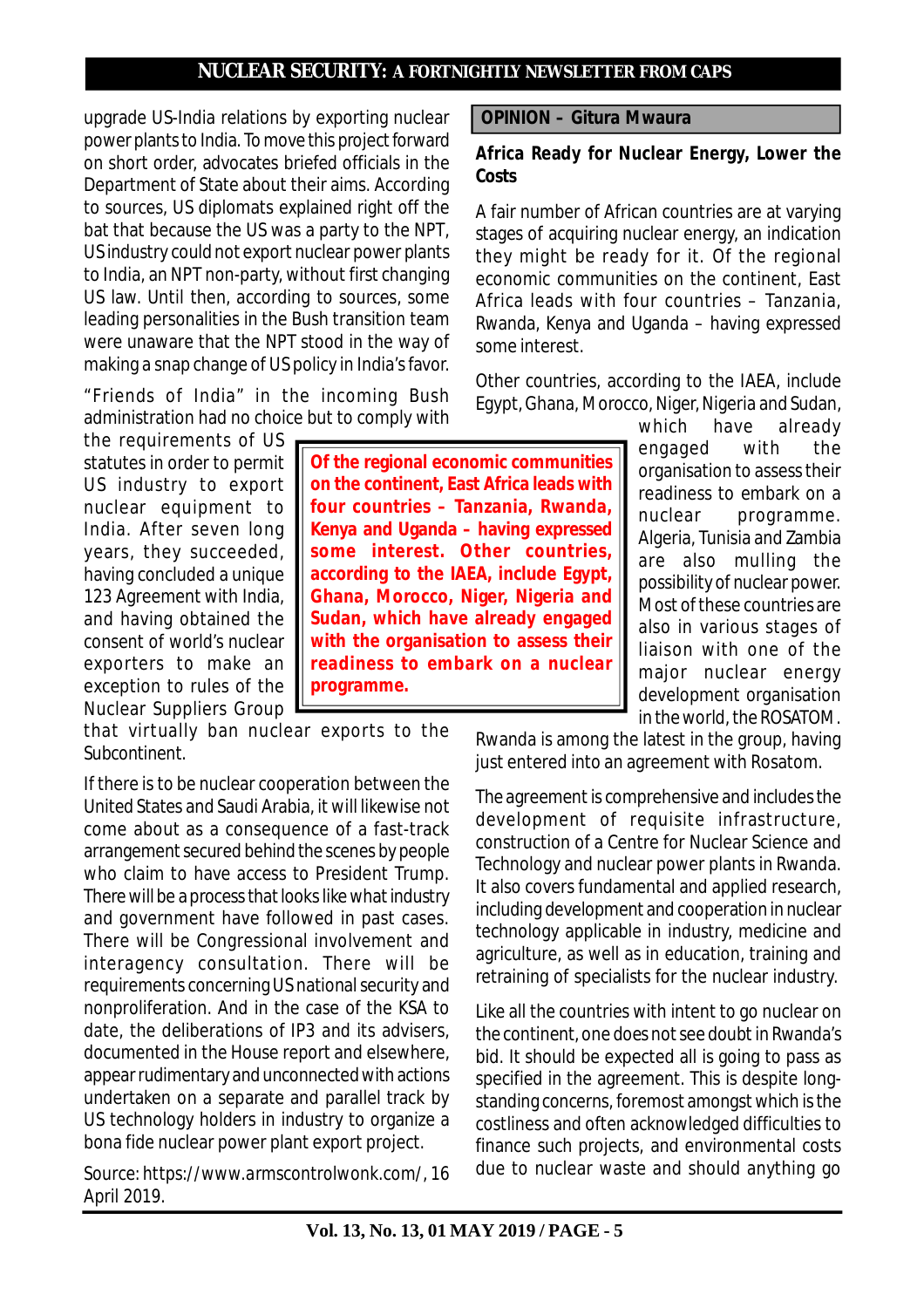wrong. Thus there are issues of safety and, consequently, an apprehensive public whose acceptance must be secured.

There is also a time factor. If any of the countries were to commission the construction of the prevalent Third Generation nuclear plant today, it would take no less than ten years to complete – and more likely 15 years or more. As things stand, none of the East African countries, including some of the others on the continent, are ready just yet to commission such a plant. Operational nuclear plants are therefore a bit distant in the future. But there's a major electricity gap. Africa's population now stands at around 1.3 billion, with well more than half in Sub-Saharan Africa without access to electricity.

This means that ongoing efforts to increase uptake of the cheaper renewable energy options such as solar and wind technologies must continue. This is inevitable, combining it with a mix of energy options as is happening in India. Observe that, with a population almost similar to Africa's at 1.37 billion, India is set to achieve 100 per

cent household electricity connection this year, according to the World Nuclear Association.

However, though the country's nuclear energy production may appear paltry at only 2.6 per cent, perhaps the bigger lesson is how the country applies nuclear technology in medicine and agriculture. In agriculture, nuclear applications are used to combat pests and diseases, increase crop production, protect land and water resources, ensure food safety and authenticity, and increase livestock production.

In medicine, it is widely used in diagnosis as well as treatment of chronic diseases such as cancer and cardiac disorders. This makes part of the case why African countries should go nuclear as agriculture remains the mainstay of many of the countries, and given their health burden that feeds medical tourism in India. There's possibly another urgent reason, as articulated by the director of the Nuclear Power Institute at the Ghana Atomic Energy Commission.

"Energy is the backbone of any strong development," he was quoted saying in a UN analysis on Africa's readiness for nuclear energy. "And where do we get energy from? We have hydro, thermal, fossil fuels, and we have local gas—but these are dwindling. They are limited; fossil fuels could run out by 2030. And, the prices are volatile."

The majority of nuclear reactors currently in operation are Generations III and III+. Fourth Generation plants under development, and include SMRs that are much cheaper and take a much shorter time to install. They are also more flexible

> to install according to growth in demand. Countries around the world, including in Africa, have their eye on the SMRs with China, Russia and Argentina expected to have commercially installed SMRs by 2020.

Crucially, principles guiding the development of Fourth Generation nuclear energy systems are aimed at addressing some of the key

concerns, particularly as they relate to sustainability and economy, as well as safety and reliability. This should lower the costs, environmental and economic. These issues continue to be discussed for safer more productive technology, such as at the XI International Forum on nuclear energy (Atomexpo 2019) concluded in Sochi, Russia.

Along with the above challenges and application in agriculture and medicine, ATOMEXPO 2019 dwelt on "global issues of carbon-free energy, responsible approach to the environment and natural resources, 'green' investments and international partnership for sustainable development." Though addressing all the issues will take a while, Africa is arguably ready for nuclear energy.

*Source: https://www.newtimes.co.rw/, 20 April 219.*

**As things stand, none of the East African countries, including some of the others on the continent, are ready just yet to commission such a plant. Operational nuclear plants are therefore a bit distant in the future. But there's a major electricity gap. Africa's population now stands at around 1.3 billion, with well more than half in Sub-Saharan Africa without access to electricity.**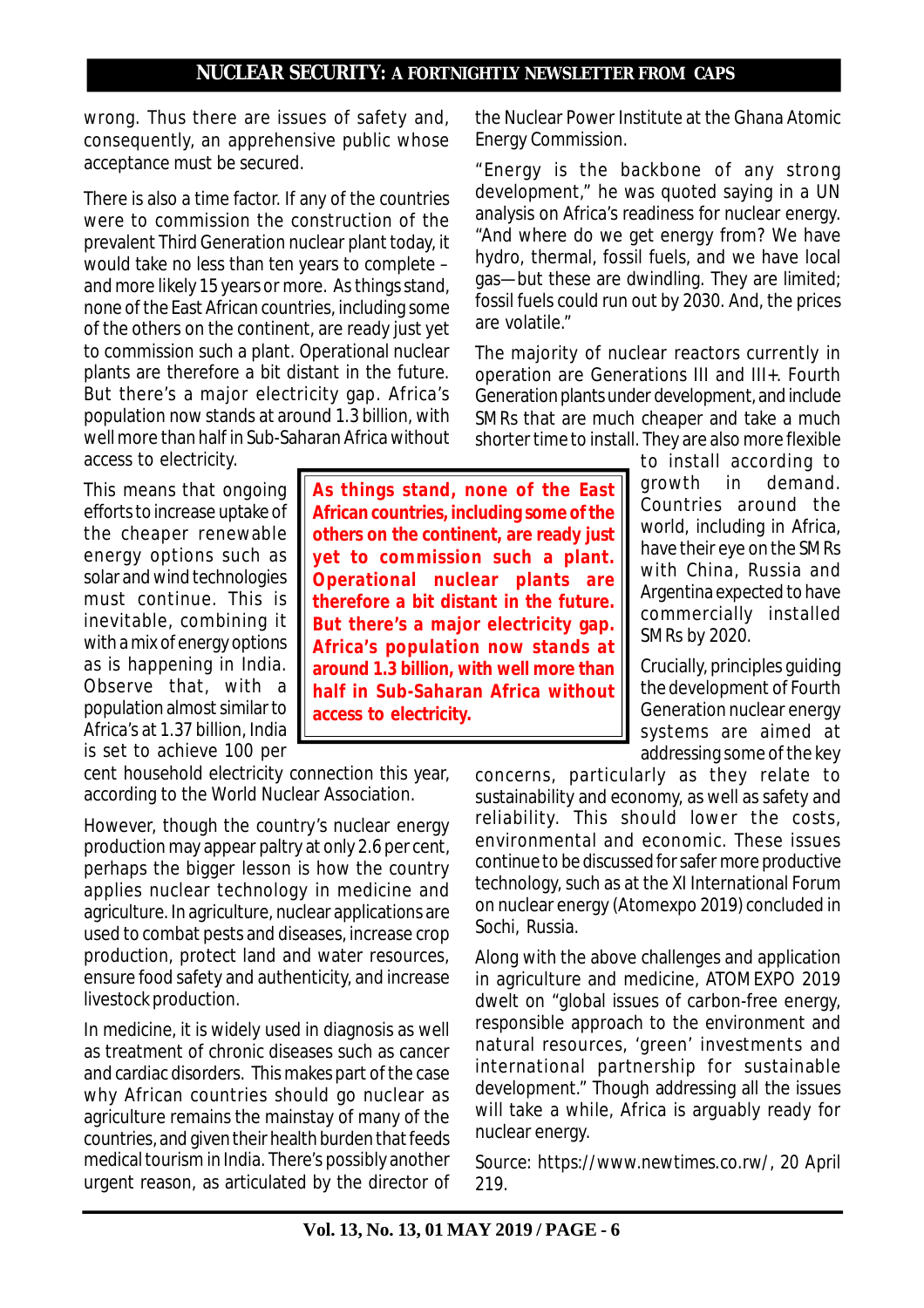#### **OPINION – Rich Moniak**

#### **Doing Nuclear Energy Right Requires Global Paradigm Shift**

"The next generation of nuclear systems known as advanced reactors" could help "feed the world's appetite for energy with no emissions," Sen. Lisa Murkowski claims in an opinion piece. Joshua S. Goldstein, Staffan A. Qvist and Steven Pinker think it can "save the world." For them all to be right, we need a new model of cooperation between governments of the world, industry and the people both are supposed to serve.

First let me say Murkowski added another star to her independent streak. In a March 2019 opinion

co-authored by Sen. Joe Manchin, a Democrat from West Virginia, she acknowledged there's "no question that climate change is real or that human activities are driving much of it." She said advanced nuclear energy systems are among the " g a m e - c h a n g i n g " technologies to mitigate it.

Goldstein et al had their views published in *The New*

*York Times* three weeks ago. They argue that by replacing most of their fossil-fueled power plants with nuclear, France and Sweden have already proven "rapid decarbonization with economic and energy growth" is possible. But the high cost of building new plants and "an irrational dread among the public and many activists" are preventing that from happening in America.

New technologies like advanced reactors might overcome that first hurdle. But the second is complicated by justifiable mistrust of government officials and power plant owners. Neither have had public health and safety at the very top of their agenda. The problem for the government stems from 20 years of nuclear weapons testing. About 100 atmospheric tests were conducted at the Nevada Proving Grounds. The Marshall

Islands were the site of another 23. Throughout the test period and for years afterwards, the US government denied that exposure to the radioactive fallout drastically increased the risks of cancer, leukemia and birth defects.

Similarly, people living in the vicinity of the Hanford, Washington nuclear weapons production site were never told of the risks from radiation exposure during routine operations, accidents and in some cases, intentional releases. Nuclear power plants are obviously becoming safer, but operators haven't always been honest when accidents have occurred.

The most notable in America is the 1979 partial meltdown of the Three Mile Island plant in

**The problem for the government stems from 20 years of nuclear weapons testing. About 100 atmospheric tests were conducted at the Nevada Proving Grounds. The Marshall Islands were the site of another 23. Throughout the test period and for years afterwards, the US government denied that exposure to the radioactive fallout drastically increased the risks of cancer, leukemia and birth defects.**

Pennsylvania. It was caused by a valve failure. When the plant owner notified state officials of the incident, they claimed no radiation had been released. Based on that, the governor's office stated there was "no danger to public health or safety." But the truth was offsite monitors had detected low levels of radiation. After more escaped from the plant two days later, the governor

issued an advisory evacuation for pregnant women and young children. And it wasn't until five weeks later that the Nuclear Regulatory Commission finally learned that at the time of the accident "operators had measured fuel temperatures near the melting point."

According to a study published by the Union of Concerned Scientists, in 2010 alone there were at least 14 serious nuclear power plant incidents. Most of those "occurred because reactor owners, and often, the NRC tolerated known safety problems." One they didn't examine was a valve failure at the Browns Ferry plant in Alabama. It should have triggered the highest level public alert. But even the NRC wasn't aware how serious it was until six months later.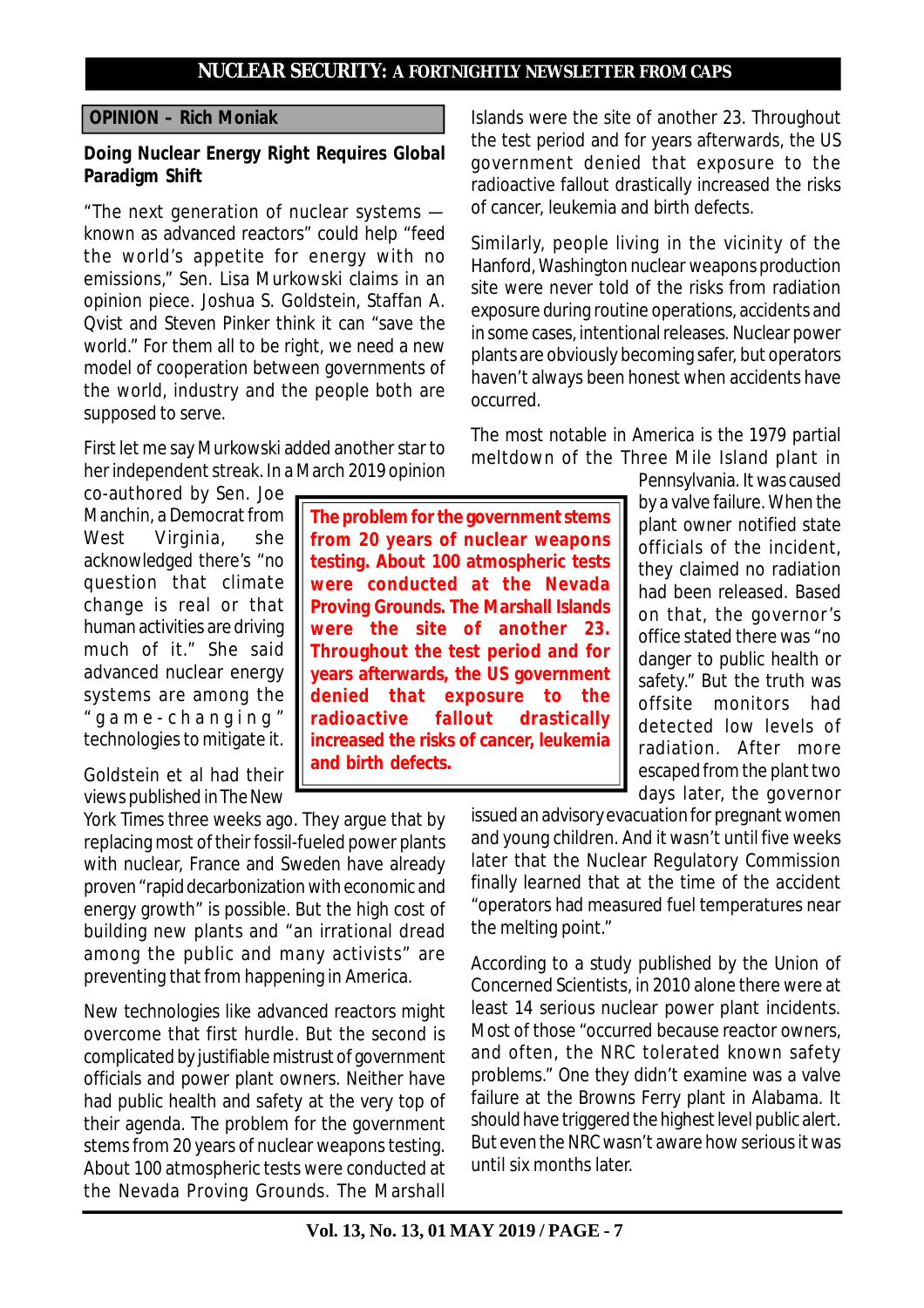Another problem Murkowski didn't address was described by the *Los Angeles Times* in 2017 as

"one of the biggest and longest running policy failures in federal government history." There's no safe and secure repository for the industry's nuclear waste. Between its birth and 1993, most was dumped in the ocean. And the international agreement outlawing that practice

doesn't stop the United Kingdom, France and Russia from discharging some of theirs through pipelines to the bottom of the sea.

Like climate change, the risks posed by nuclear

accidents and waste management are global problems. They'll multiply dramatically if even a quarter of the countries without nuclear power choose that route — as will the risk of nuclear weapons proliferation.

Doing nuclear energy right requires a global paradigm shift….

*Source: Rich Moniak is a Juneau resident and retired civil engineer with more than 25 years of experience working in the public sector, https:// www.juneauempire.com/, 21 April 2019.*

#### **NUCLEAR STRATEGY**

#### **CHINA**

#### **China's First Nuclear Missile Suffered from Radiation Leaks, a Fire and might have Sank**

The single Xia-class submarine was not a military success. During the early 1980s, the PRC attempted to modernize its nuclear deterrent force. One concrete results of the effort was the construction of a single nuclear ballistic missile submarine, a "boomer" in arms-control parlance. Constructed at enormous cost, the Xia class of submarines was such a disappointment that a follow-on class was not fielded for twenty years.

For a country with a population of more than a

**There's no safe and secure repository for the industry's nuclear waste. Between its birth and 1993, most was dumped in the ocean. And the international agreement outlawing that practice doesn't stop the United Kingdom, France and Russia from discharging some of theirs through pipelines to the bottom of the sea.**

**The country's nuclear weapons, under the control of the PLA Rocket Force, are estimated to total approximately 260 weapons, equipping both landbased intercontinental ballistic missiles and sea-based submarine-**

**launched ballistic missiles.**

billion, the PRC has a remarkably small nuclear force—and a restrained nuclear policy. The country detonated its first nuclear device in 1957, and its first thermonuclear device in 1964. The country's nuclear weapons, under the control of the PLA Rocket Force, are estimated to total

approximately 260 weapons, equipping both landbased intercontinental ballistic missiles and seabased submarine-launched ballistic missiles.

China's nuclear policy is a pragmatic one, largely anchored in the country's former poverty. Rather

> than pursue a first-strike capability and thousands of nuclear weapons, something it could not afford during the Cold War, the country largely pursues a countervalue strategy that places an emphasis upon survivable weapons that can

stage devastating revenge attacks against enemy cities. As a result, land-based missiles dominated the PLA during the early years.

Upon coming to power in 1978, Chinese leader Deng Xiaoping cut military research and development spending, concentrating what was left on the "Three Grasps"—the development of an intercontinental ballistic missile, a submarinelaunched ballistic missile and a communications satellite. Sea-based nukes, which are much more difficult to locate and destroy than other basing strategies, were more in line with China's countervalue strategy. This made a ballistic-missile submarine a national priority, and construction began that same year.

The Type 092 was designed by the Nuclear Powered Submarine Overall Design Section of the Seventh Academy, with Chief Designer Huang Xuhua overseeing the project. Despite most of China's submarines using a traditional World War II–derived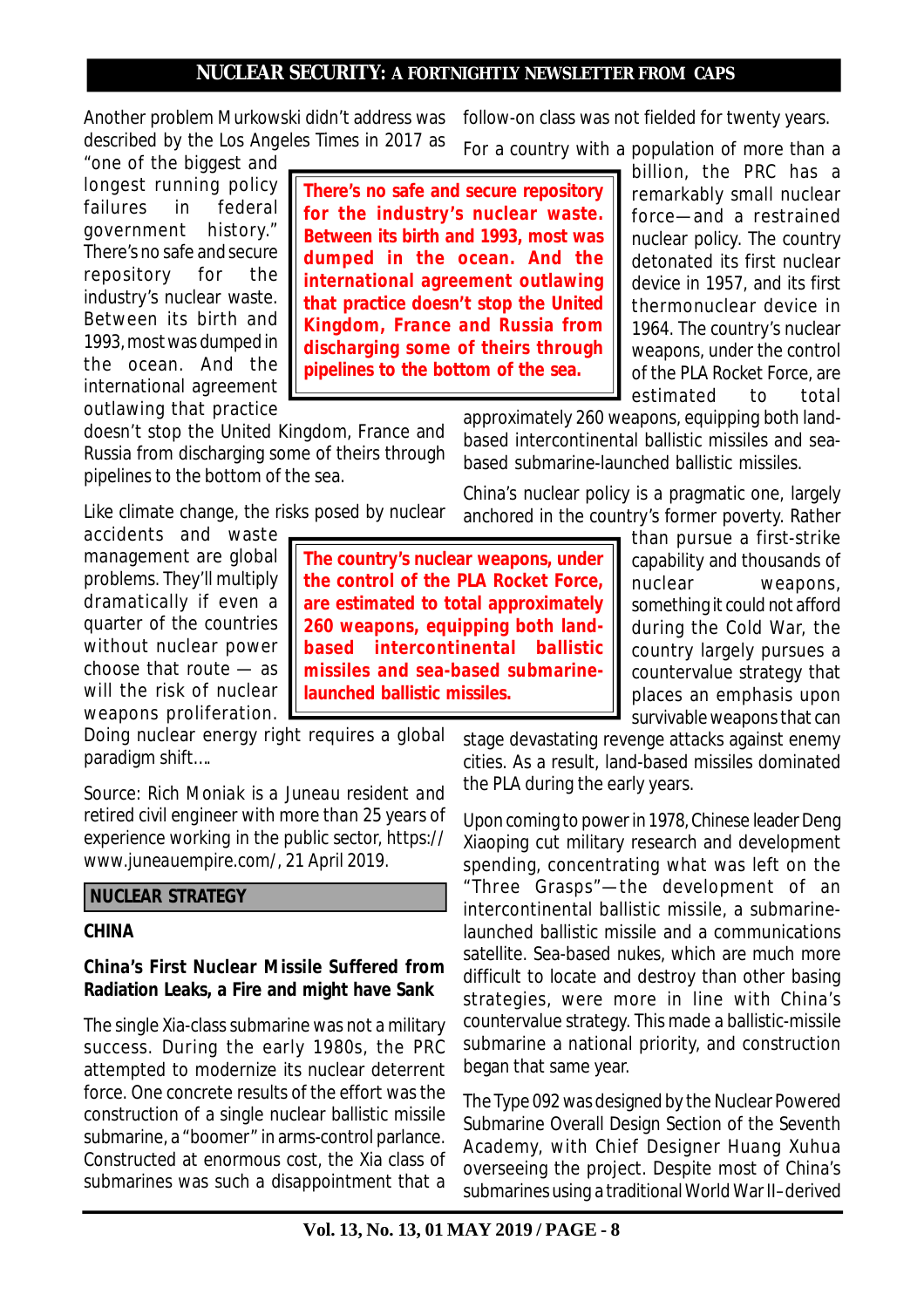**Today the ship has been replaced by the Type 094 Jin-class submarines. Although by no means perfect (the subs have their own noise issues) the four Jin submarines are closer to China's original vision of a sea-based nuclear deterrent capability, and they almost certainly owe their existence to the**

**groundbreaking Type 092.**

submarine hull, Huang pressed for a teardrop hull, the kind pioneered by the U.S. Navy with great success in the experimental sub USS Albacore. The first draft of the submarine plans was finished in October 1967. China's nuclear-submarine development effort, code-named Type 09, would produce two ships: the Type 091 attack submarine and Type 092.

The priority given to the Three Grasps accelerated the Type 092's developmental pace, which had been stalled by political maneuvering and even the carnage of the Cultural Revolution. The first

submarine of the so-called Xia class was launched in 1981, and went to sea for the first time in 1983.

The Xia class was designed to carry twelve Julang ("Great Wave") JL-1 ballistic missiles. The JL-1 was a solid fueled design with a range of just 1,770 kilometers and a 250-

kiloton warhead. The JL-1 was first test-fired from a modified Golf-class submarine in September 1982. The missile's range was disappointing: fired from the Yellow Sea, it could barely hit the northern half of Japan, and while it could hit the Soviet city of Vladivostok, it could not range as far as the important military hub of Khabarovsk. Indeed, a PLA boomer would have to be parked in the Baltic Sea to place Moscow at risk.

The single Xia-class submarine was not a military success. Ship construction was notoriously difficult and likely strained the limits of China's submarine building abilities. The ship became operational in 1983, but faced enduring problems with reliability and radiation leakage from its onboard reactor. The ship is also allegedly the noisiest of all U.S., Russian and Chinese ballistic missile submarines underwater, making it easy to detect and track.

The sub undertook a single patrol and then never sailed again, staying pierside for so long there were rumors it had caught fire and sank in 1985. It has allegedly never sailed beyond Chinese waters. The Xia-class boat was thought to have gone into refit

in 1995, and was not seen for years. It surfaced briefly in 2000 at a military exercise, but then resumed its fairly indolent career. It went back to drydock at the Jianggezhuang Submarine Base between 2005 and 2007.

While China's first ballistic-missile submarine was meant to be a real, operational submarine and part of China's nuclear deterrent, the obstacles encountered during construction forced lower expectations. The boat was more of a test bed, allowing China to test new underwater technologies as it gradually placed more emphasis

on naval forces in general. Today the ship has been replaced by the Type 094 Jin-class submarines. Although by no means perfect (the subs have their own noise issues) the four Jin submarines are closer to China's original vision of a sea-based nuclear deterrent

capability, and they almost certainly owe their existence to the groundbreaking Type 092.

*Source: Kyle Mizokami, https://nationalinterest. org, 26 April 2019.*

#### **RUSSIA**

#### **Russia Floats out First Nuclear Sub that will Carry Poseidon Strategic Underwater Drones**

The Project 09852 special-purpose nuclearpowered submarine Belgorod that will be the first carrier of Poseidon strategic underwater drones was floated out at the Sevmash Shipyard in north Russia…, TASS reports from the scene.

Key facts about Russia's special-purpose nuclearpowered submarine Belgorod. Sevmash Head Mikhail Budnichenko said during the ceremony of floating out the submarine from the slipway, "the enterprise's shipbuilders will fulfill all the tasks of building ships within the established timeframe and with high quality."…The submarine's construction will be completed afloat. A source in the defense industry earlier told TASS that the tests of the submarine's nuclear reactor and its dockside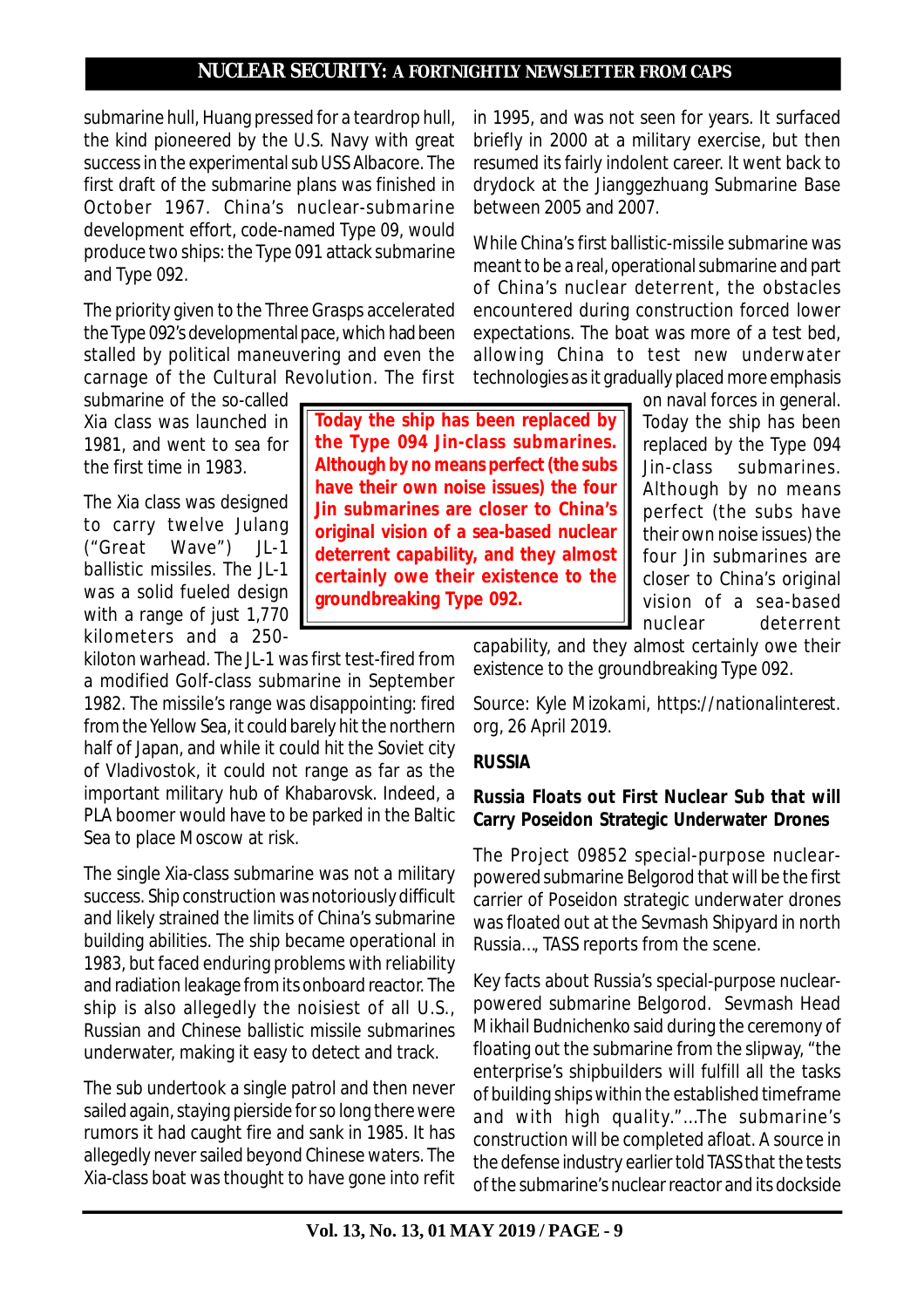trials are scheduled for this year. The Belgorod will undertake shipbuilders' sea and state trials in 2020, after which it will be delivered to the Navy by the end of that year, the source noted. Another source in the defense industry told TASS that the new submarine would be able to carry six strategic underwater drones.

The nuclear-powered submarine Belgorod was initially being built under Project 949A 'Antey.' The submarine was laid out at the Sevmash Shipyard on 24 July 1992. On 20 December 2012, it was laid down again under Project 09852. The exact

operational characteristics of the special-purpose submarine have been classified and are unknown today. Russia's Defense Ministry reported in November 2018 that the Belgorod sub's crew had been formed.

The underwater drone later named Poseidon was unveiled by Russian

President Vladimir Putin in his State-of-the-Nation Address to the Federal Assembly on 01 March 2018. The Russian leader said that Russia had already developed drones capable of moving at very large depths and to an intercontinental distance at a speed multiply exceeding the speed of submarines, the most advanced torpedoes and all types of surface ships. As the Russian president said, these drones can be armed with conventional or nuclear munitions, which will allow them to strike a broad range of targets. The Poseidon drone will feature an unlimited operating range and an operational depth of over 1 km.

*Source: http://tass.com/defense/, 23 April 2019.*

#### **RUSSIA–USA**

### **Kremlin Wants to Know Details of Trump's Arms-Control Initiative**

Russia is interested in the details of a potential U.S. plan to push for new arms-control agreements, Dmitry Peskov, spokesman for Russian President Vladimir Putin, told reporters in Beijing. US President Donald Trump has questioned the cost of maintaining a nuclear arsenal and has asked administration officials to prepare options for potential new arms-control agreements with Russia and China, the *Washington Post* reported April 25, citing an unidentified senior administration official.

Peskov said while it would be ideal to rid the world of nuclear weapons, such a move would also remove the "restraining parity" that guarantees that no nuclear power makes a "monstrous

> mistake." There had been no contacts with Russian experts on the issue, he said.

> The US and Moscow are at loggerheads on nuclear weapons after Trump announced in February that he's pulling out of a landmark Cold War-era treaty banning short- and medium-range missiles.

The U.S. withdrawal from the 1987 INF treaty, after accusing Russia of violating the pact, has raised the threat of a renewed missile build-up in Europe. Russia has warned that time is also running out to begin talks on extending the other key nuclear weapons accord between Russia and the U.S., the New START treaty, before it expires in 2021.

*Source: Olga Tanas, Bloomberg, 27 April 2019.*

#### **USA**

### **US Halts Recent Practice of Disclosing Nuclear Weapon Total**

The Trump administration has halted, without explanation, the recent US government practice of disclosing the current size of the nuclear weapons stockpile. The decision was revealed in a recent Department of Energy letter to the Federation of American Scientists, a private group that studies nuclear weapons issues and advocates for government openness on national security issues.

**The U.S. withdrawal from the 1987 INF treaty, after accusing Russia of violating the pact, has raised the threat of a renewed missile build-up in Europe. Russia has warned that time is also running out to begin talks on extending the other key nuclear weapons accord between Russia and the U.S., the New START treaty, before it expires in 2021.**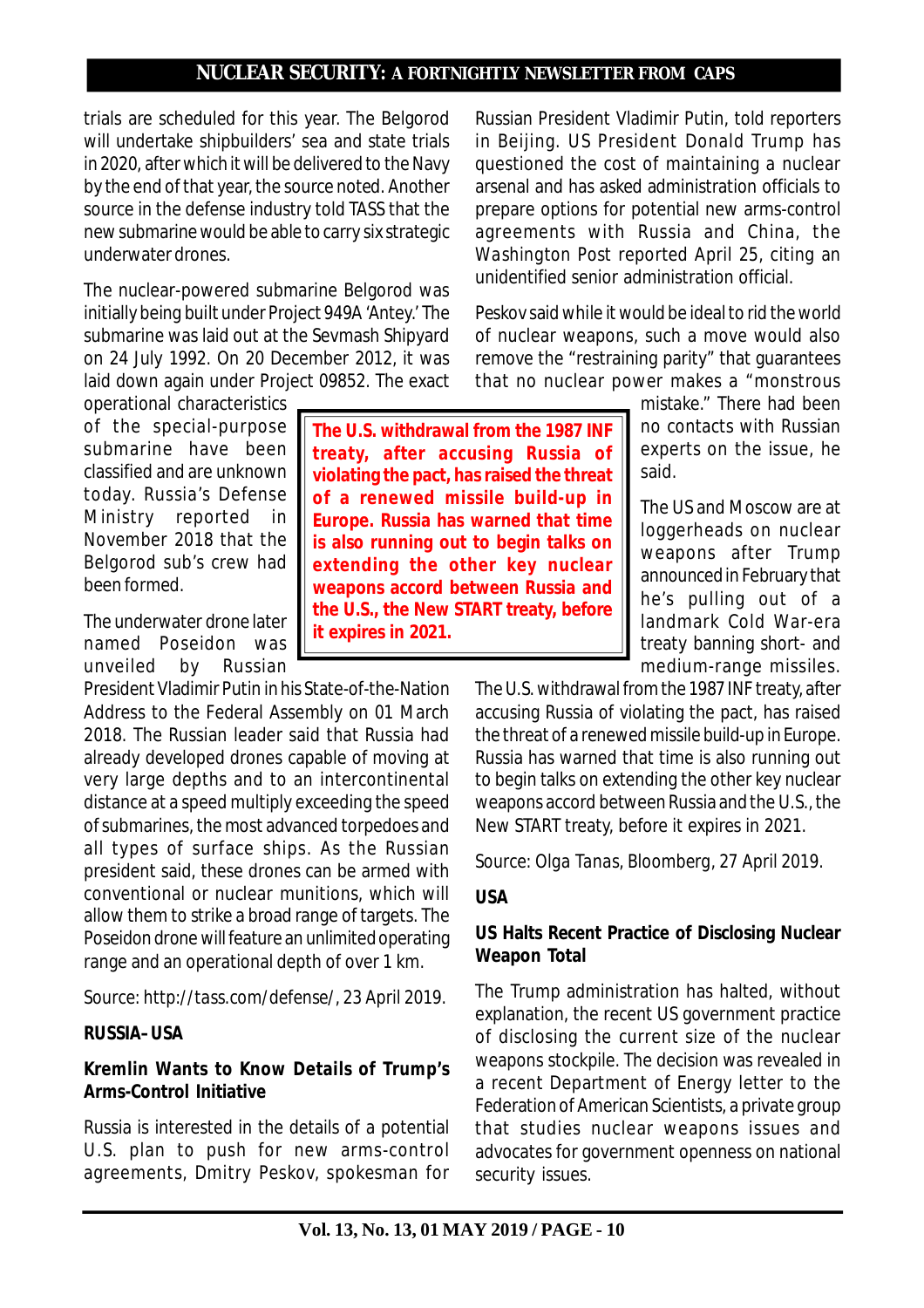The Obama administration, in May 2010, had declassified for the first time the full history of the US nuclear weapons stockpile from its beginning in 1945. It revealed that the warhead total stood at 5,113 as of 30 September 2009, approximately the number that private experts had estimated and about 84 percent below the official peak number of 31,255 warheads in 1967.

As recently as last year, the Trump administration had disclosed that the stockpile consisted of 3,822 nuclear warheads as of 30 September 2017 down 196 warheads from the year before. The 2017 figure was made public in response to a request by the scientists group, which asked for a 2018 update last October.

"After careful consideration ... it was determined that the requested information cannot be declassified at this time," the Energy Department

wrote in an April 5 letter responding to the federation's request. The department provided no explanation for the decision, which it said was made by the Formerly Restricted Data Declassification Working Group, consisting of

officials from the departments of Defense and Energy.

…The decision walks back nearly a decade of US nuclear weapons transparency policy — in fact, longer if including stockpile transparency initiatives in the late-1990s," Kristensen wrote. "With this decision," he added, "the Trump administration surrenders any pressure on other nuclear-armed states to be more transparent about the size of their nuclear weapon stockpiles. This is curious since the Trump administration had repeatedly complained about secrecy in the Russian and Chinese arsenals. Instead, it now appears to endorse their secrecy."

*Source: https://www.militarytimes.com/, 17 April 2019.*

 **BALLISTIC MISSILE DEFENCE**

#### **INDIA**

#### **India Completes Phase One of BMD Programme, Nod for Missiles Awaited**

 In a boost to India's deterrence capabilities, the phase one of the ambitious BMD programme has been completed and a formal nod for the deployment of active missiles is expected soon, top sources told *The Print*. Phase one of the programme will cover Delhi and Mumbai, and guard them against incoming ballistic missiles. "The phase one of the Ballistic Missile Defence programme has been completed. We have deployed two indigenous long-range radars as part of the programme. As and when we get an allclear from the government, the specific missiles will be deployed," a top source in the defence establishment told *The Print*.

**The Trump administration had disclosed that the stockpile consisted of 3,822 nuclear warheads as of 30 September 2017 down 196 warheads from the year before. The 2017 figure was made public in response to a request by the scientists group, which asked for a 2018 update last October.**

Sources also said adequate arrangements have been made to ensure that missiles were produced in the required manner. Asked by when the permission for the deployment of missiles is expected, another top source said, "soon" without getting into any time line.

…It was in the mid-2000s that India got Swordfish from Israel. The Swordfish is an active electronically scanned array (AESA) long-range tracking radar, specifically built to counter ballistic missile threat.

This radar is a derivative of the Israeli Green Pine long-range radar, which is the critical component of its arrow missile defence system. However, Swordfish uses a number of indigenous systems….India's Ballistic Missile Defence programme was launched in 1999 in the wake of Pakistan's maiden nuclear test in 1998 and China's leaps in this sphere. BMD works on two levels endo-atmospheric (within Earth's atmosphere) and exo-atmospheric (the space stretching beyond the Earth's atmosphere). While phase one deals with destroying incoming missiles at endo-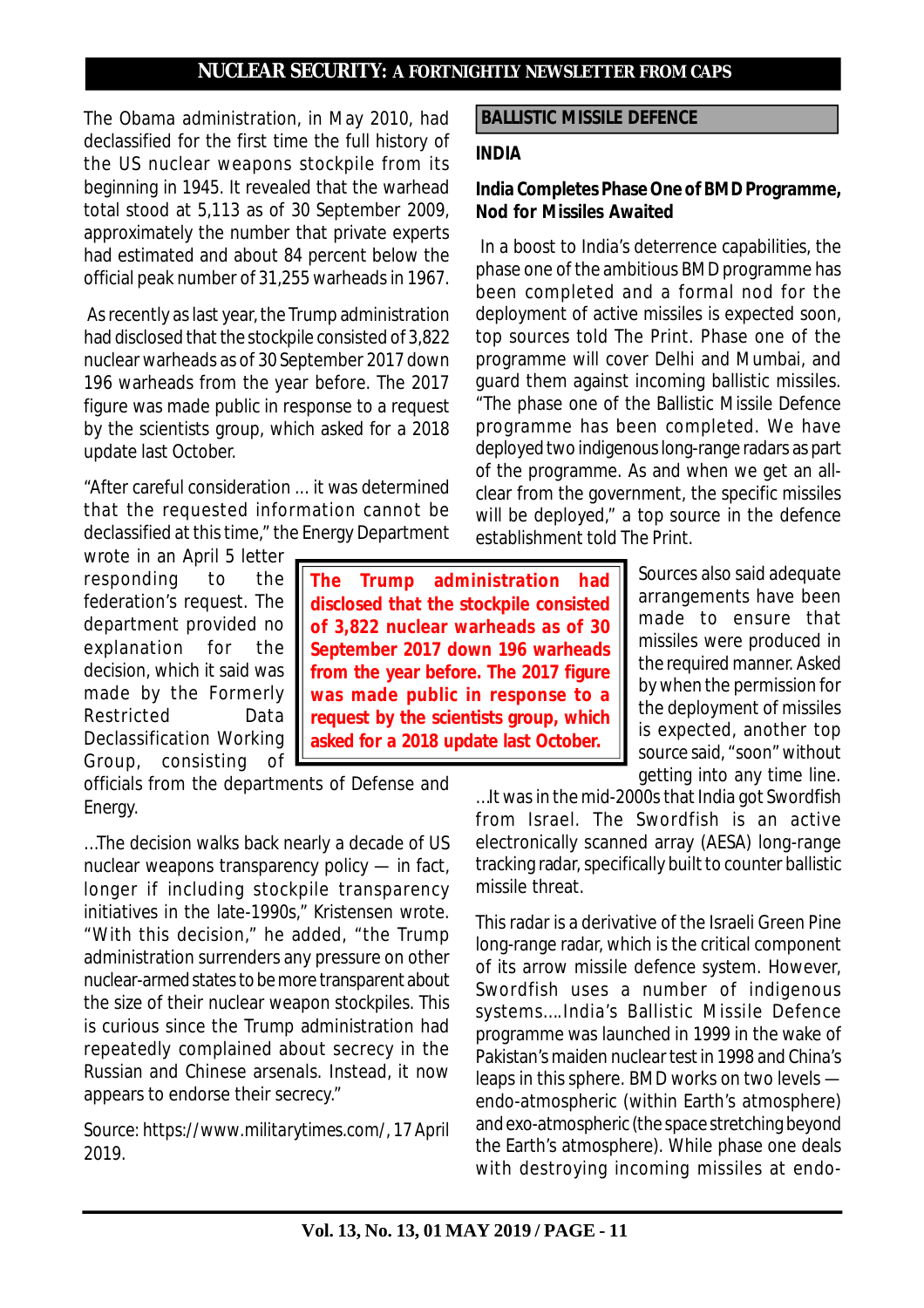atmospheric level, phase two deals with the same in exo-atmospheric level.

India's BMD arsenal consists of a Prithvi Air Defence (PAD) missile to take out incoming missiles at a range of about 80 km in altitude and an AAD missile for altitudes of 15-25 km. In 2017,

India had tested a new exoatmospheric interceptor missile named the Prithvi Defence Vehicle (PDV), which reportedly intercepted a missile at an altitude of 100 km during trials. The first missile test for a BMD system was conducted in November

2006, when a Prithvi-II missile was successfully intercepted by the PAD in the endo-atmospheric level at an altitude of about 48 km.

*Source: https://theprint.in/defence/, 23 April 2019.*

#### **USA**

#### **The Cost of a New ICBM is Going Up. Here's Why the US Air Force isn't Concerned**

The Air Force expects the price of its nextgeneration intercontinental ballistic missile to increase in the short term

to pay for improved infrastructure, such as an overhaul of the existing silos…. But ultimately, the service projects that the total cost estimate for the Ground Based Strategic Deterrent program will come back down after the

Air Force makes a source selection decision, in which competitors Boeing and Northrop Grumman will duke it out over which company can offer the best price, Gen. Timothy Ray told reporters during a roundtable event**.**

Why the fluctuation in cost? GBSD will reuse much of the infrastructure where the existing Minuteman III missiles are housed, and by making certain investments into those facilities up front,

the Air Force will be able to maintain the new missiles more easily and more cheaply over the life of the program, Ray said. Boeing and Northrop Grumman are the two companies who will move on to the next phase of the Air Force's intercontinental ballistic missile replacement

> program…after awarding two contracts, each with a \$359 million price ceiling.

…Smith is skeptical of the Defense Department's plans to overhaul its nuclear enterprise over the next several decades and has called for a less expensive blueprint. In

March 2019, he set off alarms by saying that the Pentagon could cut the ICBM leg of the nuclear triad. He later softened those comments by remarking that it might be enough to scale back the number of warheads rather than reduce the types of systems used to deliver nuclear weapons.

…If Congress curtails GBSD, that could mean billions of dollars in lost profits for the two competitors. The Pentagon's Cost Assessment and Program Evaluation office previously estimated the total cost of the program as anywhere from \$85 billion to \$100 billion. It

> intends to put out a revised cost estimate for GBSD in June, reported Inside the Air Force on 12 April 2019.

In 2017, Boeing and Northrop Grumman beat out Lockheed Martin for contacts to continue developing their versions of

GBSD, each earning awards of up to \$359 million for technology and risk reduction efforts over a 36-month period. The Air Force will pick one vendor to move onto the engineering and manufacturing development phase in 2020. That company will eventually produce the new ICBMs and associated operating systems, which will become operational in the late 2020s. Despite the potential change in cost, Ray said that GBSD is a model program, noting that the use of digital

**The Air Force will pick one vendor to move onto the engineering and manufacturing development phase in 2020. That company will eventually produce the new ICBMs and associated operating systems, which will become**

**operational in the late 2020s.**

### **GBSD will reuse much of the infrastructure where the existing Minuteman III missiles are housed, and by making certain investments into those facilities up front, the Air Force will be able to maintain the new missiles more easily and more cheaply over the life of the program.**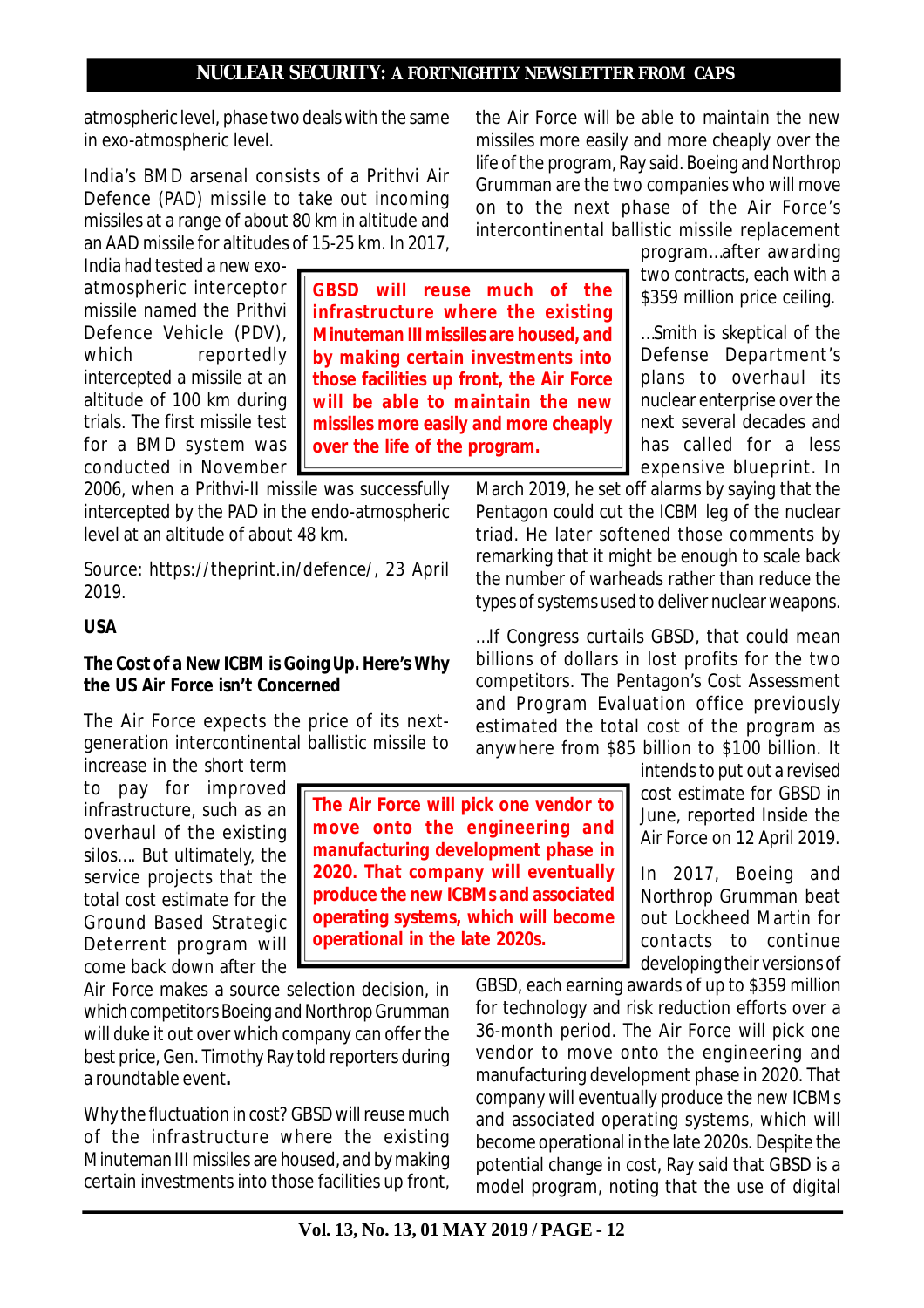**China had the third-largest number of reactors in operation as of January 2019. It also points to a change in the global nuclear power landscape. The report, says China has 44 reactors online, an increase of seven from a year earlier. That follows the United States, which has 98 reactors up and running, and France, with 58. The report says China is building or has plans to build 38 more reactors as it expands its**

**nuclear-generation.**

modeling and engineering has enabled both Northrop and Boeing to expedite their design process.

*Source: https://www.defensenews.com/, 17 April 2019.*

### **NUCLEAR ENERGY**

### **CHINA**

### **Report: China No.3 in Online Nuclear Reactors**

A Japanese nuclear industry association report shows China had the third-largest number of reactors in operation as of January 2019. It also

points to a change in the global nuclear power landscape. The report, published by the Japan Atomic Industrial Forum, says China has 44 reactors online, an increase of seven from a year earlier. That follows the United States, which has 98 reactors up and running, and France, with 58. The report says China is building or has plans to

build 38 more reactors as it expands its nucleargeneration capacity to meet growing electricity demand and deal with air pollution. This contrasts with moves in some other countries prompted by rising costs and safety concerns after the 2011 Fukushima nuclear accident in Japan. Germany is phasing out nuclear power, and France has announced it will reduce its dependence on atomic power.

### *Source: https://www3.nhk.or.jp, 21 April 2019.*

### **GENERAL**

### **Artificial Intelligence could Solve Nuclear Fusion's Biggest Problem**

The predictive powers of artificial intelligence could help scientists bring nuclear fusion closer to actually working, researchers from Princeton and Harvard working with the Department of Energy hope. The team, working at the DoE's Princeton Plasma Physics Laboratory, says they have applied deep learning techniques to computers in order to be able to forecast sudden outages in the reactors used for nuclear fusion that can halt the energy-generating reaction.

The implications of a success here could be major: nuclear fusion can theoretically supply emissionsfree electric power indefinitely. However, making the leap from theoretical to practical has proved challenging.

Nuclear fusion, unlike fission, which is what takes place in traditional reactors, involves smashing particles together and turning them into plasma to generate energy. This takes place in what is

> called a magnetic fusion machine, or a tokamak. The tokamak produces magnetic fields that keep the superhot plasma inside and keep it moving—and hot—but controlling it forever-longer periods of time and making it move faster to produce more energy has been a challenge.

Many believe we will never be able to make nuclear

fusion happen, but researchers are not giving up. Computer technology is a natural ally to scientists in this quest for infinite clean power, but the presence of data to feed into the computers has proved crucial. The Princeton and Harvard scientists used data from two fusion reactors: the Department of Energy's DIII-D National Fusion Facility in California, operated by General Atomics, and the Joint European Torus tokamak in the UK. What the team learns about predicting outages will be applied to the largest tokamak that is currently in construction in the ITER project in Europe. It may just help solve fusion's biggest problem: why the particle smashing sometimes stops. If this problem is solved, the world could see a working nuclear reactor in less than 20 years, although many scientists and observers remain skeptical.

*Source: Irina Slav, https://oilprice.com, 18 April 2019.*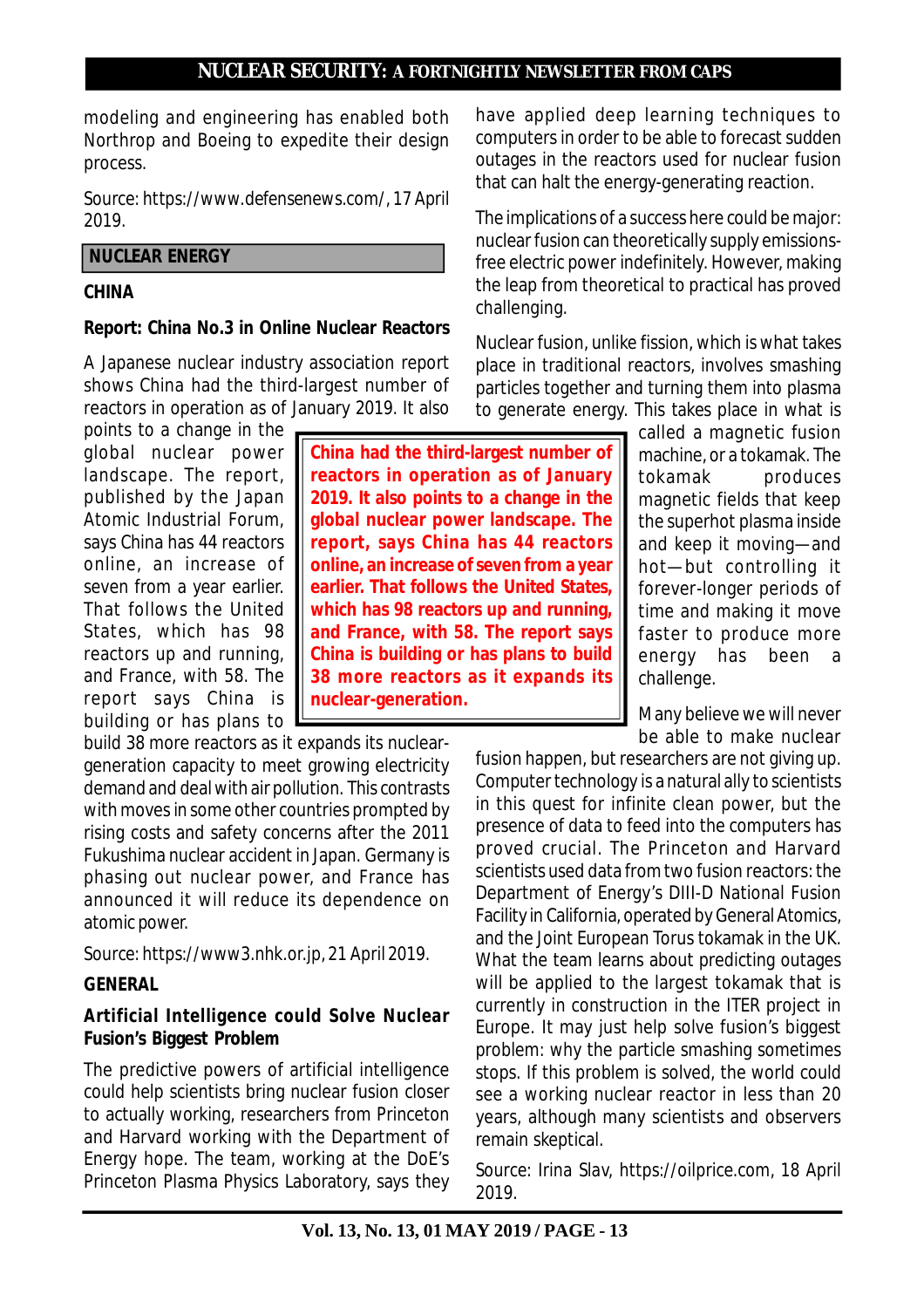# **INDIA**

### **12 More Nuclear Power Plants in India Soon, Says DAE Chief**

12 more nuclear power plants in India soon, says DAE chief Mumbai: India will soon have 12 more nuclear plants soon to improve the power situation and ensure there is a free flow of uninterrupted power supply for both industries and residential use, a statement issued …. "Nuclear technology helps in betterment of lives through varied usages and is an irreplaceable source of clean, pollution-free energy," the statement quoted Vyas, who is also the Atomic

Energy Commission of India's Chairman, as saying at the 11th International Forum AtomExpo 2019, sponsored by Rosatom State Atomic Energy Corporation, held in Sochi, Russia, recently.

Citing the record run of Kaiga Nuclear Power Station, he said a small unit of indigenously-developed

220-250MW reaction has completed 962 days of uninterrupted run at about 99.3 per cent capacity and the amount of electricity it has generated is "tremendous". Vyas said the first stage of India's indigenous nuclear power programme has now attained maturity with 18 operating PHWRs. The AtomExpo was held in Sochi with the motto this year being 'Nuclear for better life', with over 3,600 participants from 74 countries in attendance, including new ones like Qatar, Bahrain and Nicaragua.

… In a message, Russian President Vladimir Putin lauded the AtomExpo in advancing the stature of the country in the field of nuclear technology. Vyas added that the government of Prime Minister Narendra Modi has sanctioned 10 PHWRs in fleet mode, besides plans afoot for constructing two light water reactors. Indian industry has gained a lot through the process, nuclear energy and instruments require a guided and systematic way of manufacturing and quality assurance which

**India will soon have 12 more nuclear plants soon to improve the power situation and ensure there is a free flow of uninterrupted power supply for both industries and residential use, a statement issued …. "Nuclear technology helps in betterment of lives through varied usages and is an irreplaceable source of clean, pollution-free energy.**

raises the standard of industry participating in the manufacturing of equipment, he added. …

*Source: https://energy.economictimes. indiatimes. com/, 22 April 2019.*

# **JAPAN**

### **Japan's Nuclear Reactors Face New Near-Total Shutdown**

Japan is heading towards another near-total shutdown of its nuclear reactors after regulators refused to extend deadlines for completing antiterrorism measures. The Nuclear Regulation Authority said it would enforce deadlines that

expired next summer for many operating reactors. Electricity companies have said there was almost no chance they would be ready on time.

The regulator's stance is a fresh blow to a nuclear power sector that has never recovered from the Fukushima Daiichi disaster in 2011, when three reactors

melted down after a tsunami knocked out their cooling systems. It is likely to result in a surge in Japanese demand for coal, oil and liquid natural gas as alternatives if most of the operating nuclear reactors have to go offline.

"[The companies] say there is a change of circumstances but I am not satisfied of that," said Toyoshi Fuketa, chairman of the NRA, in comments that signalled a loss of patience with the electric operators that run the reactors. "They haven't notified us of a change in plans. There may be various issues such as hard bedrock but that's not a change of circumstances — they have to notify us as soon as there's a change in the designs."

All of Japan's reactors were shut down after Fukushima while regulators drew up a strict set of new rules. One of those requires operators to have off-site control rooms that let them manage a reactor remotely in the event of a terrorist attack. Each restarting reactor has its own deadline and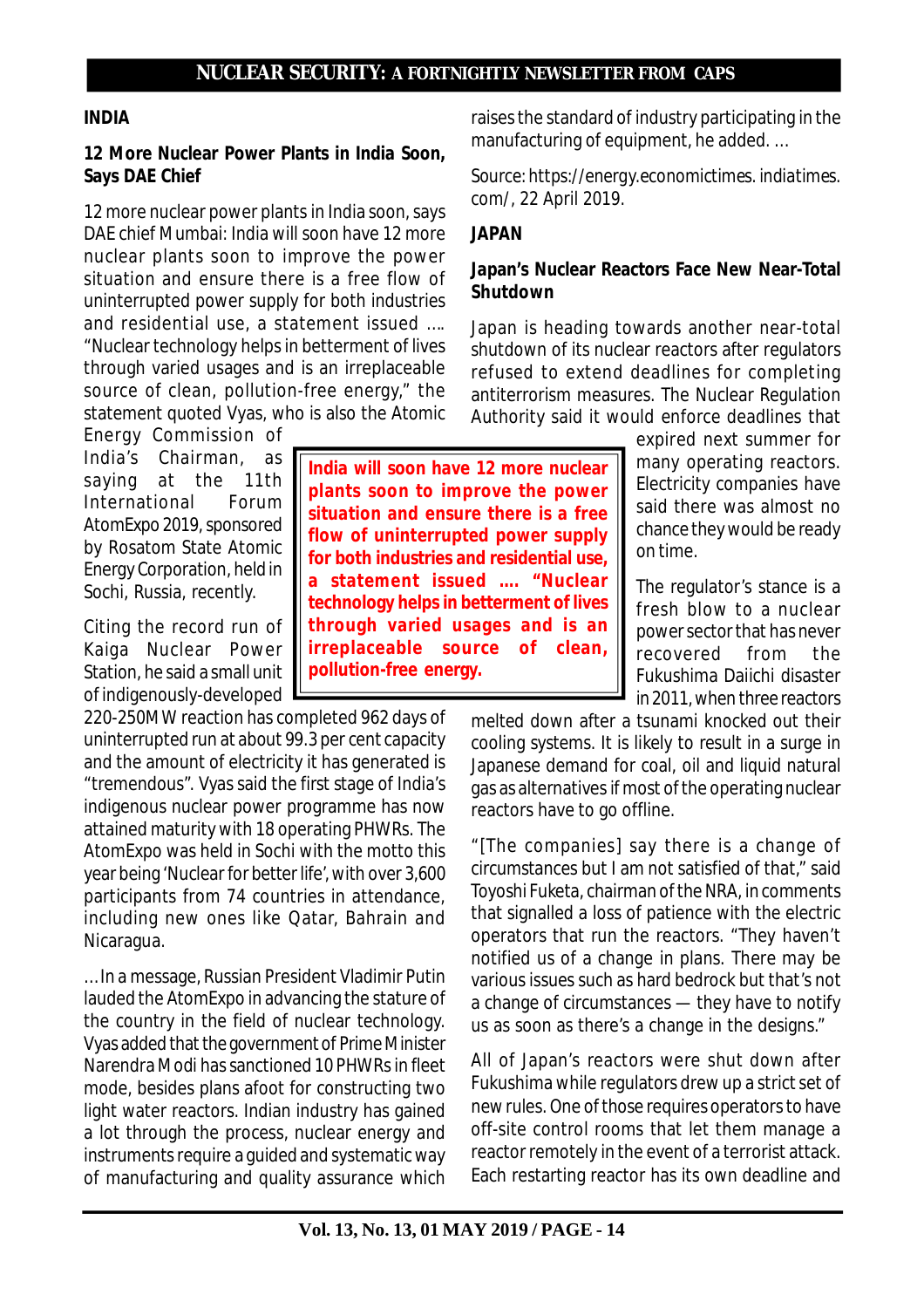a number of them expire next year — but none of the operators are likely to be ready in time. They will therefore have to shut the reactors down. For example, anti-terror work at the Sendai No 1 and No 2 reactors, run by Kyushu Electric, and the Takahama No 3 and No 4 reactors, run by Kansai Electric, must be completed next year.

Kyushu Electric said it would "continue making the maximum effort to complete the work at the earliest possible moment". The utilities lose millions of dollars for every day the reactors are offline and they are forced to burn fossil fuels instead. Shares in Kyushu Electric, Kansai Electric and Shikoku Electric, which operates the Ikata No 3 power station, extended losses and have shed around 18 per cent of their value so far in 2019.

Japan has struggled to restart its reactors in the face of strong public opposition and many are still offline. As of March 15, nine out of Japan's 57

reactors had restarted. Several others have restarted only to shut down again because of injunctions issued by local courts.

The national energy strategy calls on Japan to use nuclear power for the foreseeable future given the low cost of

running existing reactors, the need to reduce carbon emissions and the country's dependence on imported energy. However, the national government has not pushed for restarts, leaving it in the hands of regulators, utilities, courts and local politicians. The long-term future of the sector is therefore in doubt.

*Source: Robin Harding, https://www.ft.com, 25 April 2019.*

#### **SOUTH KOREA**

#### **South Korea Starts Up Second APR-1400**

Korea Hydro and Nuclear Power has started up its new Shin Kori 4 reactor and plans to connect it to the electricity grid at the end of this April 2019. It is the second APR-1400 design unit to start up of a

**Japan has struggled to restart its reactors in the face of strong public opposition and many are still offline. As of March 15, nine out of Japan's 57 reactors had restarted. Several others have restarted only to shut down again because of injunctions issued by local courts.**

planned global fleet of at least 10. KHNP said the unit had achieved criticality and that it would gradually increase its power level during the commissioning process. By the end of this month (April) it hopes to connect the reactor to the grid, after which the power level can begin to approach its full 1340 MWe output. After a successful full-power run, the unit will be ready to begin commercial operation. KHNP expects this at the end of August 2019.

Construction of two further APR1400 pressurised water reactors at Shin Kori - units 5 and 6 - began in April 2017 and September 2018 respectively. Unit 5 is scheduled to begin commercial operation in March 2022, with unit 6 following one year later. Two further APR-1400 units are under construction in South Korea as units 1 and 2 of the Shin Hanul site. A further four APR-1400s are under construction at Barakah in the United

> Arab Emirates, while KHNP and Kepco are hopeful of further orders in other countries.

> The APR-1400 is a pressurised water reactor designed by Kepco that KHNP said features improvements in operation, safety,

maintenance and affordability based on accumulated experience as well as technological development. It supersedes the standardised 995 MWe OPR-1400 design, of which South Korea built 12.

The brief announcement of the criticality on KHNP's website is dated 11 April, but has only just been uploaded there. Kepco has not yet released a statement. Both companies are owned by the government of President Moon Jaein, who wishes to close down the nuclear sector and find other sources for the one-third of national electricity it currently provides.

*Source: World Nuclear News, 18 April 2019.*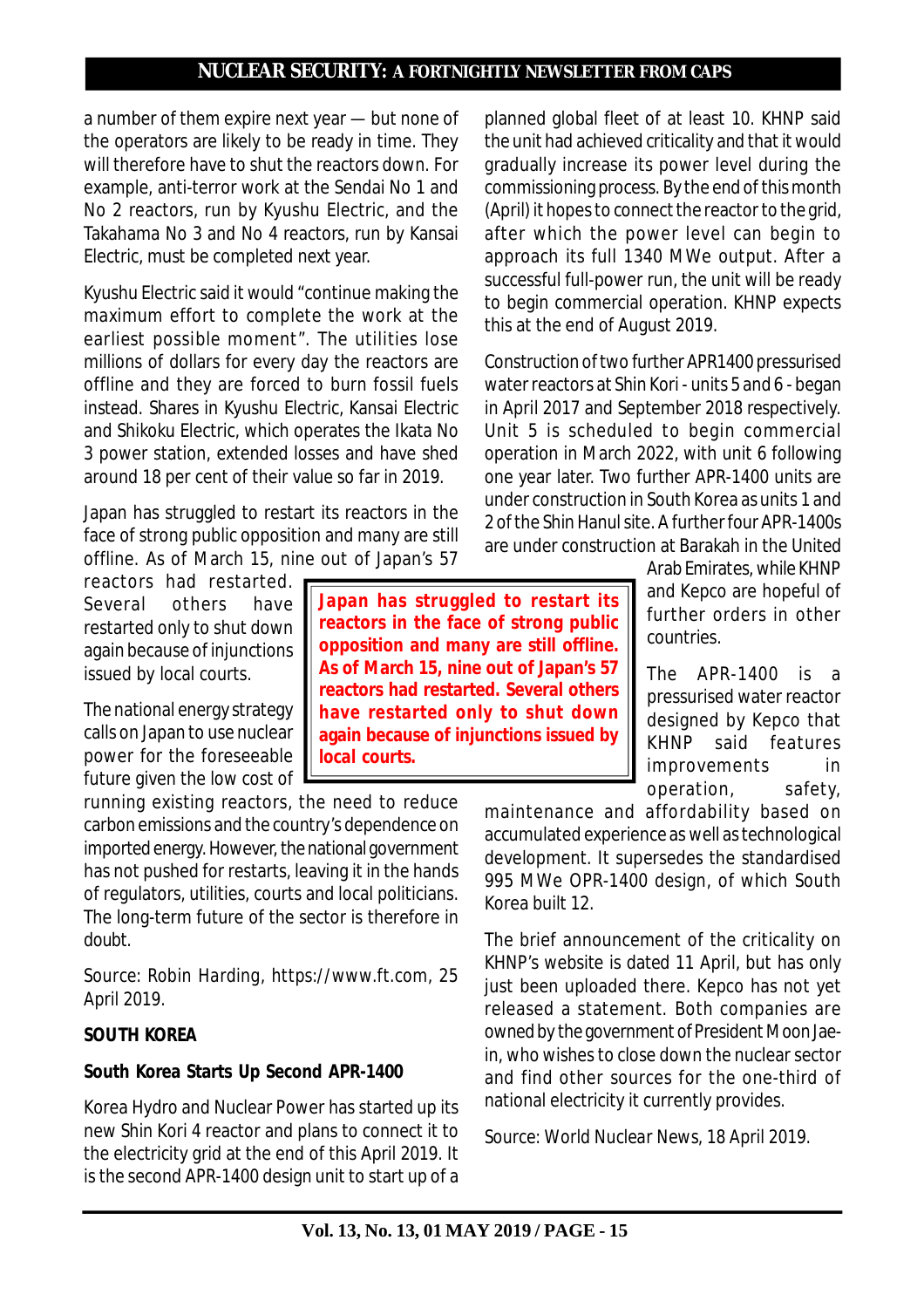**Chinese companies have expressed great interest in bidding for Bangladesh's proposed second nuclear power plant. Two Chinese companies – Dongfang Electric Corporation and China State Construction Engineering Corporation – have started huge lobbying with the Bangladesh Atomic Energy Commission to bag the deal.**

### **NUCLEAR COOPERATION**

#### **CHINA–BANGLADESH**

#### **China Keen on Second Nuclear Plant in Bangladesh**

Chinese companies have expressed great interest in bidding for Bangladesh's proposed second nuclear power plant. Two

Chinese companies – Dongfang Electric Corporation and China State Construction Engineering Corporation – have started huge lobbying with the Bangladesh Atomic Energy Commission to bag the deal.

They said that the

government conceived the second nuclear power plant in 2014, but was yet to seek any expression of interest from foreign companies or finalise a site. The country's first nuclear power plant is under construction at Rooppur in Pabna with over

\$12 billion in financial and technical assistance from Russia. The first of the two reactors is expected to be commissioned in 202.

…Top Bangladesh officials said that some other Chinese companies, including Guangdong Nuclear Power Group, were making queries about the second nuclear power

plant, though its site was yet to be finalized.

Science and technology secretary Anwar Hossain said that they were considering extending the duration of the site selection programme by six months. Bangladesh Atomic Energy Commission chairman Mahbubul Hoq has admitted to local mediapersons here that Dongfang Electric Corporation officials met him about two months ago and expressed their interest in the proposed nuclear power plant…. He said that they were considering finalising the site from one of the four locations — Gangamati in Patuakhali, Mazher Char in Barguna, Boyar Char in Noakhali and Muhurir Char in Feni.

Gangamati may finally be picked up over the three other sites following the government's plan to modernise Patuakhali's coastal zone by a deep sea port and a naval base. On April 7, China State

Construction Engineering Corporation submitted a written proposal to the commission expressing its willingness to 'undertake the 2nd NPP in Bangladesh'. Mahbubul Hoq said that they were yet to respond to the proposal made by the Chinese company which had been responsible for the construction of the first

Chinese nuclear power plant, Daya Bay, in 1987.

Officials said that the Chinese corporation promised 'timely commencement and completion' of the project against the backdrop of criticism

> that many projects, including Padma Multipurpose Bridge, implemented by Chinese companies in Bangladesh, have been hit by delays causing time and cost overruns. Anu Muhammad, who heads the National committee to protect oil, gas, mineral resources, power and ports, told journalists that the

government's lack of transparency has encouraged the Chinese companies to bid for the second NPP project.

…'May be the atomic energy commission is waiting' until the project gets a concrete shape, he said. Officials said that the government wanted to construct the second nuclear power plant in the coastal region to ensure availability of water. For the first nuclear power plant at Rooppur, nearly 1,750 cubic metre of water would be fetched

**For the first nuclear power plant at Rooppur, nearly 1,750 cubic metre of water would be fetched everyday from the nearby Padma River to cool the reactors, The atomic energy commission has also invited Japan Atomic Energy Agency to explore the possibility of building the proposed nuclear power plant with 2,000 MW power generation capacity.**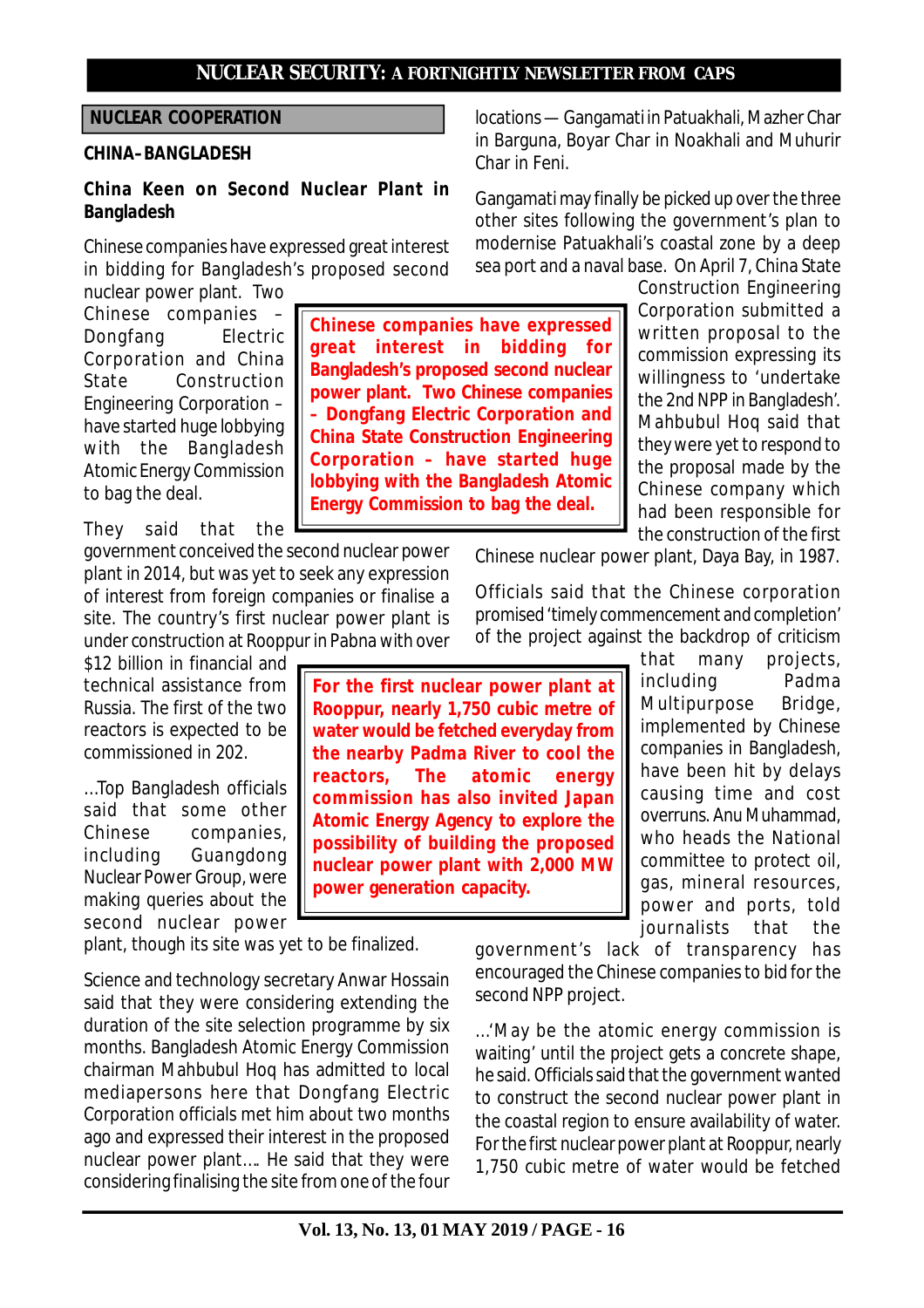everyday from the nearby Padma River to cool the reactors, they said. The atomic energy commission has also invited Japan Atomic Energy Agency to explore the possibility of building the proposed nuclear power plant with 2,000 MW power generation capacity. Bangladesh's rapid industrialization has made it desperate to augment power generation and the nuclear option was one under active consideration.

*Source: https://nenow.in/, 22 April 2019.*

### **RUSSIA–ETHIOPIA**

### **Ethiopia and Russia Sign Three-Year Nuclear Power Plan**

Russia and Ethiopia have signed an agreement setting out a three-year plan to lay the ground for the construction of a centre for nuclear science and technology and a nuclear power plant, Russian State Atomic Energy Corporation said ….

Rosatom said in a statement: "The roadmap determines specific steps in strengthening bilateral cooperation in the field of peaceful use of atomic energy. The parties have identified joint actions within the framework of a nuclear power plant construction and centre for nuclear science construction projects. "Thus, a foundation is laid for training personnel and raising public awareness about atomic energy."

The signing follows an earlier memorandum of understanding, signed in June 2017, that established a legal framework for nuclear cooperation. The day after agreeing the Ethiopian roadmap, Rosatom signed another with the Democratic Republic of Congo. This is a two-year deal that also envisages the construction of a nuclear science centre and the training of Congolese technicians. Rosatom says it has six reactor projects under way inside Russia and 36 outside. Its 11th Atomexpo forum, brought together over 1,500 foreign participants from 74 countries.

*Source: http://www. globalconstructionreview. com/, 17 April 2019.*

#### **USA–SAUDI ARABIA**

### **US Nuclear Firms' New Plan to Cash in on Saudi Deal**

American companies have to deal with all kinds of cumbersome regulations if they want to sell nuclear gear to the Saudis. So they're eyeing a new partner to help out. Executives in the industry and American officials told The Daily Beast that despite the Trump administration pushing for a deal with Riyadh, the US nuclear energy sector is behind its competitors, notably Russia and China, when it comes to developing and exporting technology for major international projects.

To get ahead, US companies are mulling over whether to turn a consortium of companieswhich some have dubbed "Team USA"—into one that includes foreigners, namely state-run energy firms from South Korea, in an attempt to strengthen its bid in Saudi Arabia.

If the plan comes to fruition, experts say it could offer US companies a greater chance of securing contracts in Saudi Arabia and beating out Russia and China—one of the administration's main economic goals. But the possibility of such a deal has raised concerns among officials in the Trump administration that it may also limit the US government's ability to ensure Saudi Arabia adheres to certain nuclear safeguards.

The Trump administration, whose officials have publicly said they are pushing Saudi Arabia to commit to the highest standards of inspection and verification—also known as the "gold standard" have raised the question of whether the partnership with South Korea might help American companies clinch a deal without the US signing a formal cooperation deal with Saudi known as a "123 Agreement."

The US Atomic Energy Act requires the US sign the 123 Agreement with countries it plans to cooperate with on nuclear energy and sets forth conditions and controls to govern nuclear commercial transactions. "Engaging in nuclear cooperation with a country, such as Saudi Arabia, that has threatened to leave the NPT to build nuclear weapons, carries extreme risks," said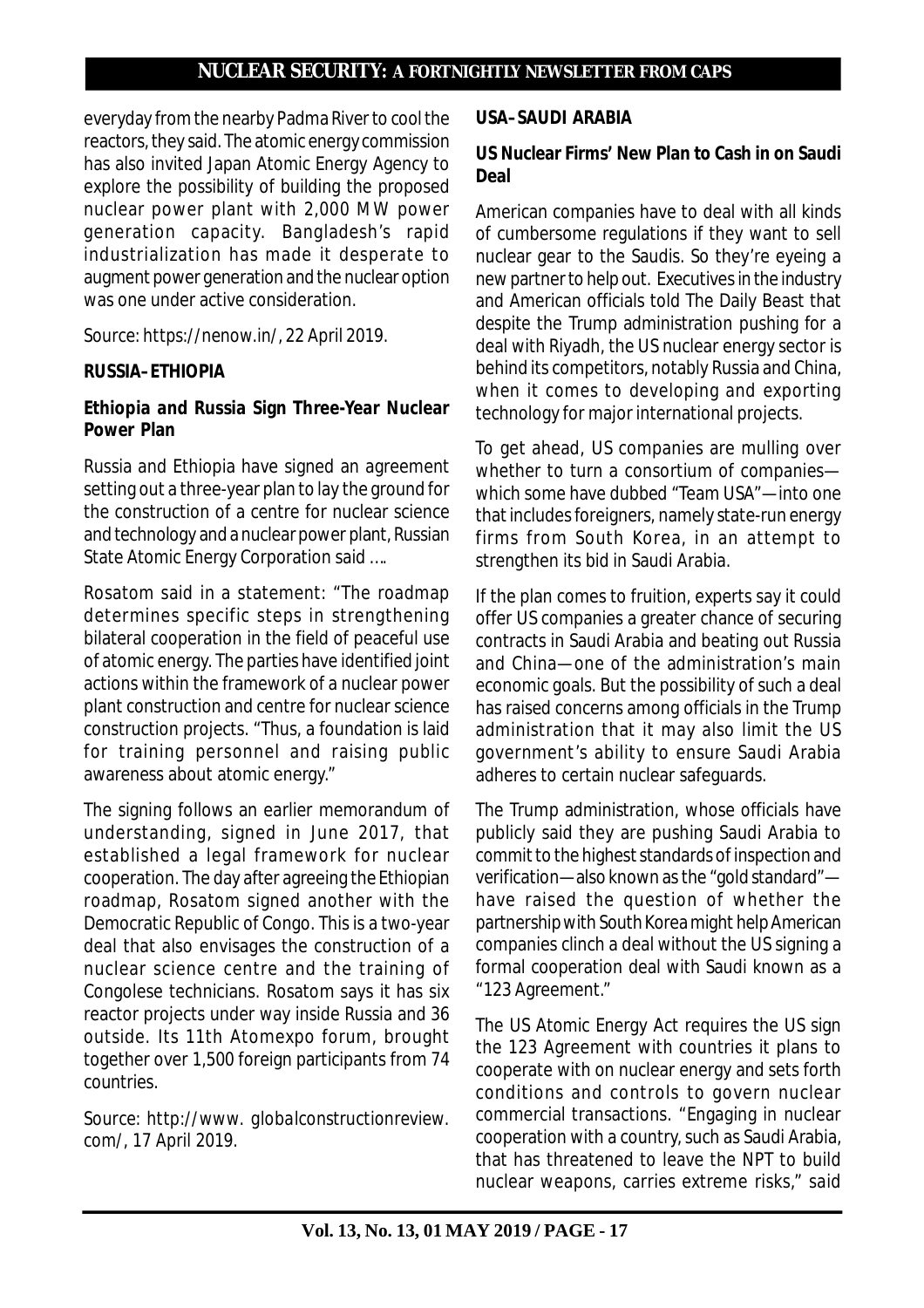**If US companies are considering a business partnership with Korean nuclear companies, such an arrangement increases the burden on the administration to ensure that the Saudis accept rigorous inspections and a commitment never to acquire or seek**

**to acquire…nuclear weapons.**

Daryl Kimball, executive director at the Arms Control Association. "If US companies are considering a business partnership with Korean

nuclear companies, such an arrangement increases the burden on the administration to ensure that the Saudis accept rigorous inspections and a commitment never to acquire or seek to acquire…nuclear weapons."

There is no indication that

American companies have followed through with such a plan, but two officials in the Department of Energy told The Daily Beast the Saudis and the South Koreans have offered it up as a winning strategy. The argument from the Saudi and South Koreans, experts say, is that the nuclear technology that would eventually find its way to Riyadh would be of South Korean origin, not American. Therefore, the US and Saudi Arabia would not need a 123 Agreement. The US companies would only provide

other services such as technical expertise, security and staffing**.**

But there is considerable pushback against that argument in the Department of Energy, current and former officials say. Combustion Engineering, a company that was absorbed by Westinghouse in 2010,

transferred its technology to Seoul to aid in the joint development of a reactor that South Korea then sold across the globe. Since then, South Korea has developed its own technology to manufacture reactors.

But some officials in the Trump administration told The Daily Beast they believe that the South Korean reactors, even if newly developed, are still based on American technology and would therefore require the US and Saudi to sign a 123 Agreement for an American-South Korean consortium to work.

American companies—along with companies from Russia, China, and South Korea—are already

involved in extensive conversations with Saudi Arabia about the possibility of working to transfer nuclear technology to the kingdom for its plan to

> reduce their dependence on oil, known as "Vision 2030."

The Department of Energy has doled out seven authorizations to US companies seeking to conduct nuclear-related work in Saudi Arabia. The authorizations, known as

part 810s, allow for the transfer of US nuclear technology to the country, though a separate authorization is needed for companies to actually export that technology.

But experts say some of the companies involved in conversations about a US consortium bidding in Saudi Arabia are behind in developing the technology Riyadh would look for in a bid…Officials from South Korea and Saudi Arabia have met over the past two years in an attempt

> to broker a relationship that fosters cooperation on nuclear energy. And in January, an executive from one of the country's energy firms, Kepco, said he believed the company "left a good impression" in Saudi Arabia after it had detailed its plans for Riyadh's nuclear bid.

…South Korea could be an attractive option for Saudi Arabia, experts say, because it does not demand the same rigorous standards for inspection and verification as other countries such as the US South Korea does not require that a bilateral cooperation agreement be approved by parliament. It also does not require its clients sign on to the IAEAl's additional protocol—a safeguard agreement that allows the IAEA to conduct rigorous inspections to ensure countries are using nuclear material for peaceful means.

"If the US encourages the IAEA to take a dive, or if the IAEA allows Saudi Arabia to sign a watered

### **American companies—along with companies from Russia, China, and South Korea—are already involved in extensive conversations with Saudi Arabia about the possibility of working to transfer nuclear technology to the kingdom for its plan to reduce their dependence on oil, known as "Vision 2030.**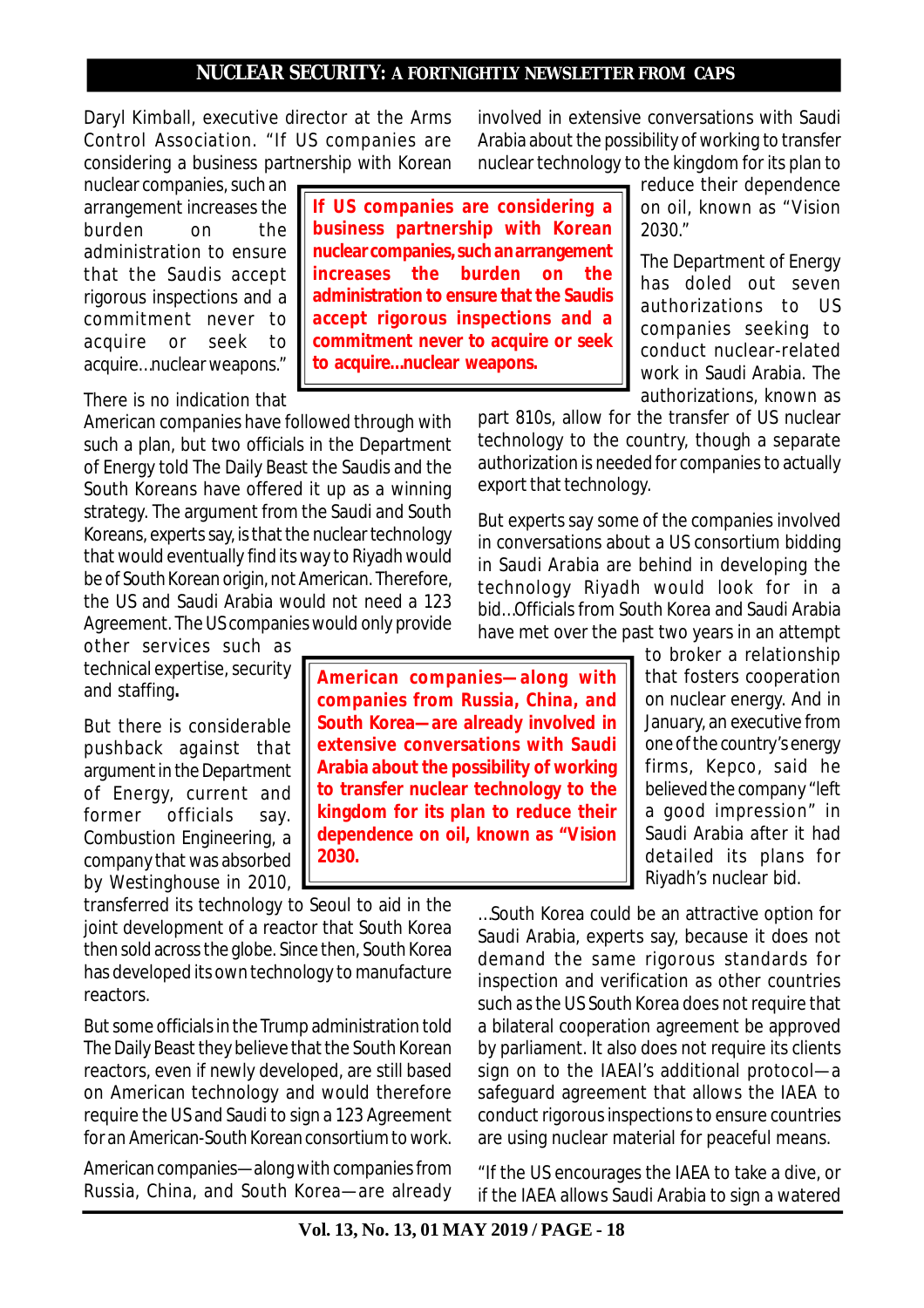down additional protocol, all four parties benefit." The signing of a protocol is not a requirement; however, most countries around the world have signed on to it, even countries that do not have nuclear power. The protocol is a safeguard agreement that in particular allows the IAEA to conduct rigorous inspections to ensure countries are using nuclear material for peaceful means**.**

has raised fears that his administration wants to topple the Tehran government or lay the groundwork to justify military action. The administration says it is trying to halt Iranian "malign behavior" in its support for Islamist militants in the region and denies seeking the overthrow of the Islamic republic's government.

…Washington also has piled on tough economic

…"I have heard Saudi Arabia thinks [the US partnering with South Korea] is a loophole," said Robert Kelley, the former director of the IAEA. "If the US encourages the IAEA to take a dive, or if the IAEA allows Saudi Arabia to sign a watered down additional protocol, all four parties benefit." Officials in the Trump administration, particularly in the

**US President Donald Trump is intensifying a drive to contain Iran's power in the Middle East, which has raised fears that his administration wants to topple the Tehran government or lay the groundwork to justify military action. The administration says it is trying to halt Iranian "malign behavior" in its support for Islamist militants in the region and denies seeking the overthrow of the Islamic republic's government.**

Department of Energy, are trying to persuade South Korea to uphold the "gold standard" of inspections and the IAEA additional protocol with Saudi Arabia, according to one official with direct knowledge of those conversations. The IAEA, too, has asked Saudi to agree to the additional protocol. …

*Source: https://www.thedailybeast.com/, 15 April 2019.*

#### **NUCLEAR NON-PROLIFERATION**

#### **IRAN**

### **Dispute Flares among US Officials over Trump Administration Iran Arms Control Report**

A new Trump administration report on international compliance with arms control accords provoked a dispute with US intelligence agencies and some State Department officials concerned that the document politicizes and slants assessments about Iran, five sources with knowledge of the matter said.

US President Donald Trump is intensifying a drive to contain Iran's power in the Middle East, which sanctions following Trump's withdrawal from the 2015 nuclear deal between Iran and world powers. The administration also is waging a propaganda campaign, including over social media, aimed at fueling popular anger against Iran's government.

Several sources said the report, which reappeared without explanation…made them wonder if the

administration was painting Iran in the darkest light possible, much as the George W. Bush administration used bogus and exaggerated intelligence to justify its 2003 invasion of Iraq. A State Department spokeswoman defended the judgment on Iran, saying in an email that it was "informed by careful assessment of all relevant information."

The report was published to meet a mandatory April 15 deadline by which it had to go to Congress, the department said. A more comprehensive unclassified version will be provided after the completion of a review of what information in the classified report can be made public, the spokeswoman said. The department did not address the internal dispute over the report or concerns of politicization**.**

The unclassified "Adherence to and compliance with arms control, nonproliferation and disarmament agreements and commitments" report omitted assessments of Russian. …The report also failed to include detailed assessments published in previous years of whether Iran, Myanmar, North Korea, Syria and other nations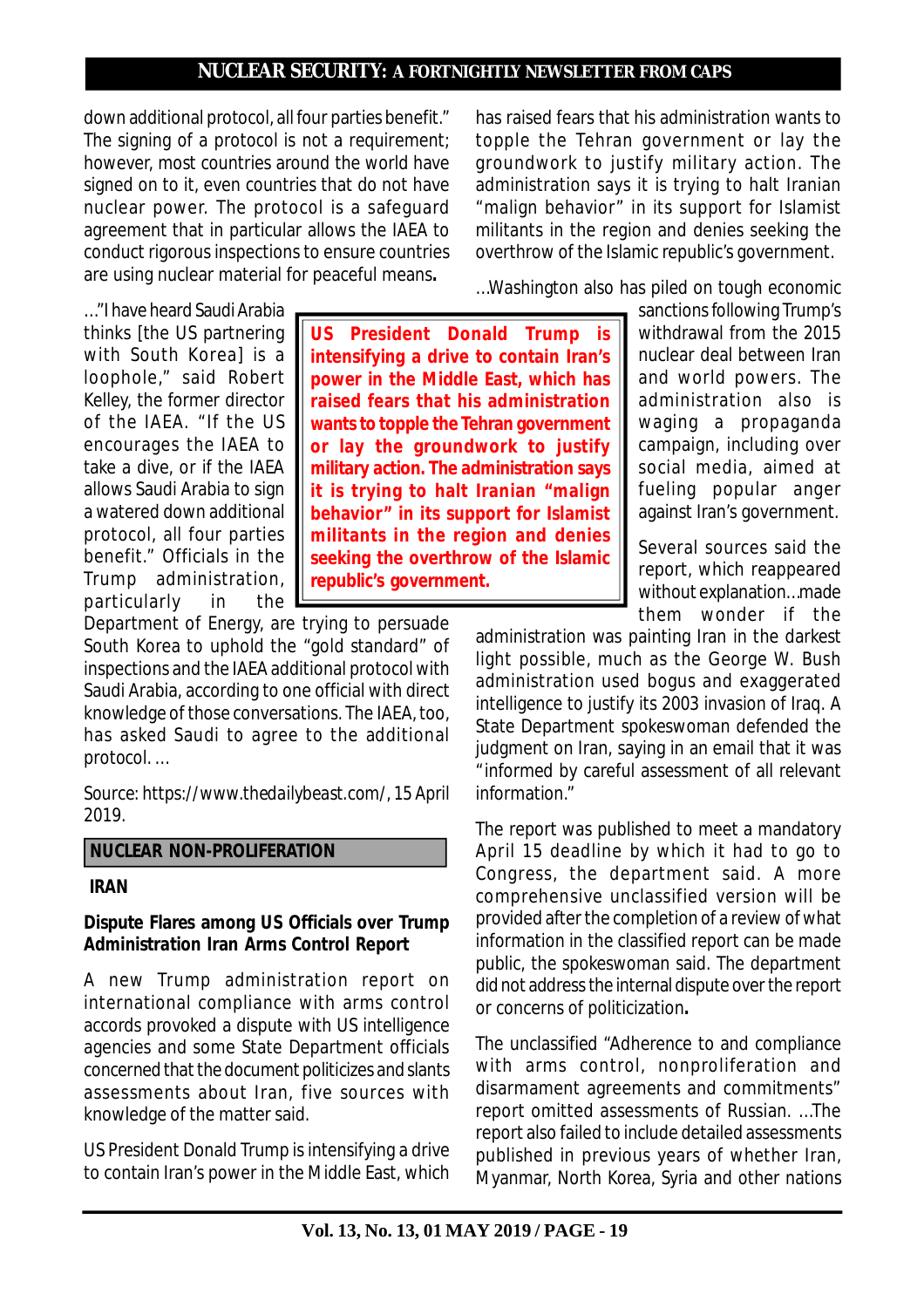**North Korea said it test-fired a new type of "tactical guided weapon," in what appeared to be a warning from Kim Jong-un to President Trump that unless once-promising negotiations with Washington resume, the two countries could again be on a collision**

complied with the NPT. Instead, the report replaced those assessments with a five paragraph section entitled "country concerns."

…The section made no mention of judgments by US intelligence agencies and the IAEA that Iran ended a nuclear weapons program in 2003 and has complied with the 2015 deal that imposed restrictions on its civilian nuclear program. Instead, it said Iran's retention of a nuclear archive disclosed last year by Israel raised questions about whether Tehran might have plans to resume a nuclear weapons program.

It added that any such effort would violate the

NPT, as would any Iranian retention of undeclared nuclear material, though it offered no evidence that Iran had done either. "It's piling inference upon inference here to try to create a scary picture," said a congressional aide, who requested anonymity to

discuss the issue, as did the other sources. The aide added that by stripping out much of the report's normal content, the documents largely had become about Iran.

**course.**

"There is significant concern that the entire sort of purpose ... was to help build a case for military intervention in Iran in a way that seems very familiar," the source said, referring to the Bush administration's use of erroneous intelligence before the invasion of Iraq 16 years ago that ousted President Saddam Hussein.

The 12-page report, down from last year's 45-page document, reflected a disagreement between Assistant Secretary of State Yleem Poblete, whose office is charged with its drafting, and her boss, Undersecretary of State Andrea Thompson, three of the sources said. Two sources said Poblete had sought to include information such as news stories and opinion pieces in the report, which traditionally is based on legal analyses of US intelligence reports.

The State Department did not comment on

Poblete's role. "And it had other obvious errors," said a former US official familiar with matter. A draft of the unclassified version had included classified information, the official said. "It's been described to me as just a big food fight within the department over an initially inadequate draft."

A second former US official said he believed that the report was being used to advance the Trump administration's views on Iran rather than to reflect information gathered by intelligence agencies and assessments of that information by State Department experts. "This 'trends' section is adding a political tinge or politicizing the report," said the fourth source on condition of

anonymity, saying the administration seemed to be using a once objective report "to back up subjective assertions." While saying they did not know why the report had been so abbreviated, removed and then restored from the website, analysts

asked if there was an effort underway to demonize Iran. …

*Source: Jonathan Landay and Arshad Mohammed, https://www.reuters.com/, 17 Aril 2019.*

#### **NUCLEAR PROLIFERATION**

#### **NORTH KOREA**

#### **North Korea Tests New Weapon**

North Korea said it test-fired a new type of "tactical guided weapon," in what appeared to be a warning from Kim Jong-un to President Trump that unless once-promising negotiations with Washington resume, the two countries could again be on a collision course.

The North's official Korean Central News Agency did not specify what type of weapon was involved in the test. But there was no evidence the test involved a nuclear detonation or an intercontinental ballistic missile. The North has observed a voluntary moratorium of those tests since November 2017, and President Trump has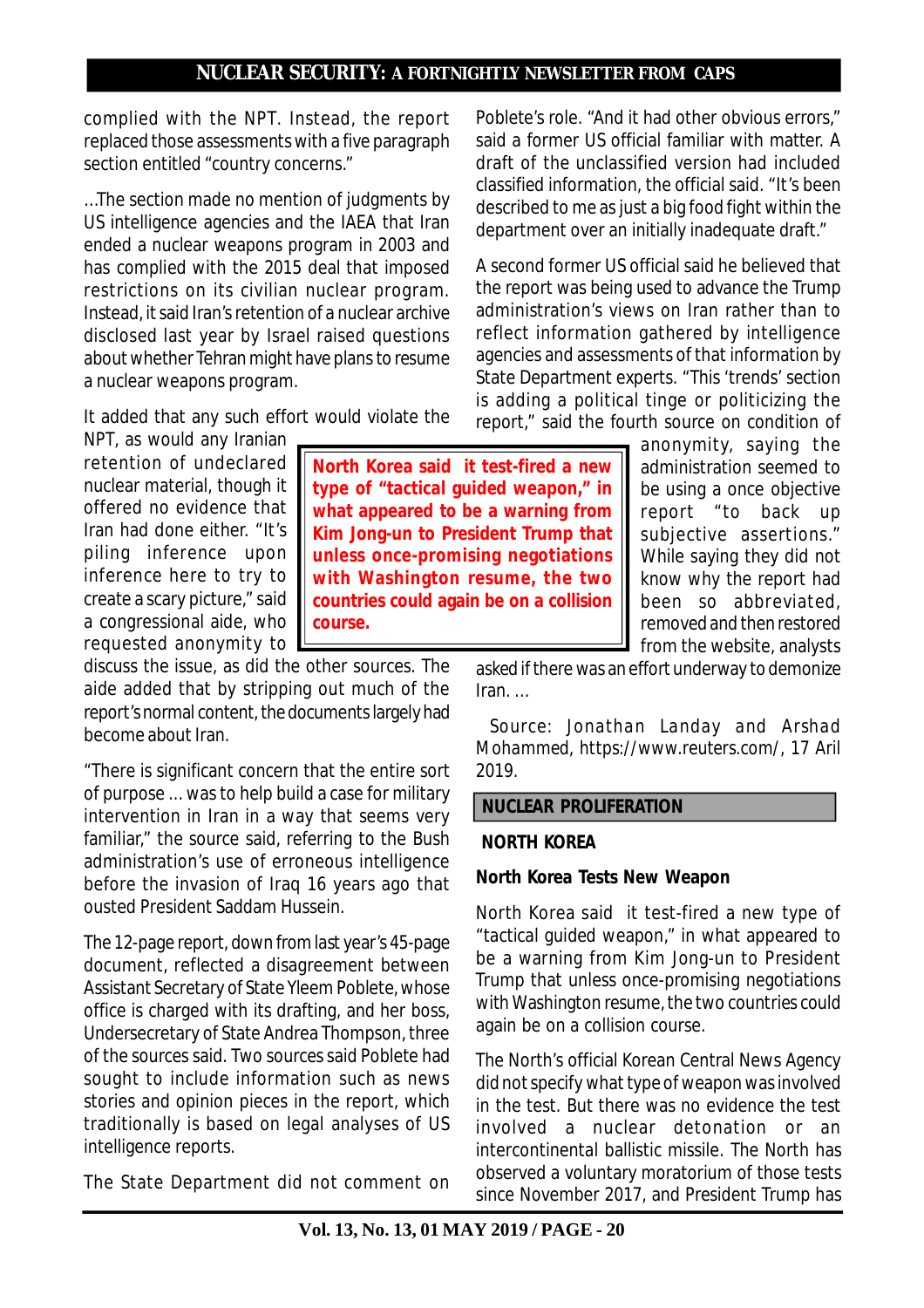**In recent days the North Korean leader has said he would give the United States until the end of the year to come up with concrete proposals that would lift sanctions on the North an implicit warning that, after that deadline, it might resume the nuclear and intercontinental missile testing that had appeared, in the summer of**

**2017, to be leading to conflict.**

repeatedly said that the North's self-imposed suspension of nuclear and long-range missile tests was one of his administration's biggest achievements, crediting himself with averting war by first threatening the North with "fire and fury" and then holding two face-to-face meetings with Mr. Kim.

But at the latest of those meetings, in Hanoi in February 2019, the two leaders failed to reach an agreement, after Mr. Trump rejected, at the insistence of his top advisers, Mr. Kim's proposal to lift the harshest sanctions on the North in return for suspending operations at North Korea's largest nuclear facility. Since then, there has been virtually no communication, much less negotiation, between the two countries.

Experts said it was likely that the test announced…was a demonstration of a conventional weapons system, perhaps artillery

or antiaircraft. If so, that would amount to signalsending by Mr. Kim, who North Korea media said witnessed the test.

…In recent days the North Korean leader has said he would give the United States until the end of the year to come up with concrete proposals that would lift sanctions on the North —

an implicit warning that, after that deadline, it might resume the nuclear and intercontinental missile testing that had appeared, in the summer of 2017, to be leading to conflict.

Shortly after announcing the weapons test, the North Koreans threw in a new condition to any continued talks: Secretary of State Mike Pompeo, considered a hard-liner who helped persuade Mr. Trump to reject North Korea's proposed terms for an agreement, could not be part of future negotiations. In a statement, a foreign ministry official, Kwon Jong-gun, accused Mr. Pompeo of "letting loose reckless remarks and sophism of all kinds against us every day."

The test announced…suggested that Mr. Kim was willing to consider gradually raising the stakes sooner, and making Mr. Trump fear that his signature foreign policy initiative could collapse before the 2020 elections. Mr. Kim has also been under pressure at home, where many expected him to return from Hanoi celebrating a lifting of the sanctions that have weighed heavily on the North Korean economy.

...But the test also revealed Mr. Kim's growing desperation, said Woo Jung-yeop, a North Korea expert at the Sejong Institute in South Korea…. The test of the weapon, which was conducted by the North's Academy of Defense Science, Mr. Kim said its development "serves as an event of very weighty significance in increasing the combat power of the People's Army," the North Korean news agency said. The test was the first since last November 2018 when the country said Mr.

> Kim had attended the test of an unidentified "newly developed ultramodern tactical weapon."

> After that test, the South Korean news media, quoting government sources, said that North Korea appeared to have tested multiple-rocket launchers, not missiles. Besides the North's

nuclear weapons and missiles, which are probably capable of reaching the continental United States, such rockets are considered one of the greatest military threats to South Korea, because the North deploys them near the countries' border to target the South's capital, Seoul, a city of 10 million people.

*Source: New York Times, 17 April 2019.*

### **Russia Inserts Itself in North Korea's Denuclearisation Talks: Says Kim Needs 'Security Guarantees'**

After the first meeting between Russian President Vladimir Putin and North Korea's leader Kim Jong-Un, the message for the US was clear – that Pyongyang has inserted other countries into the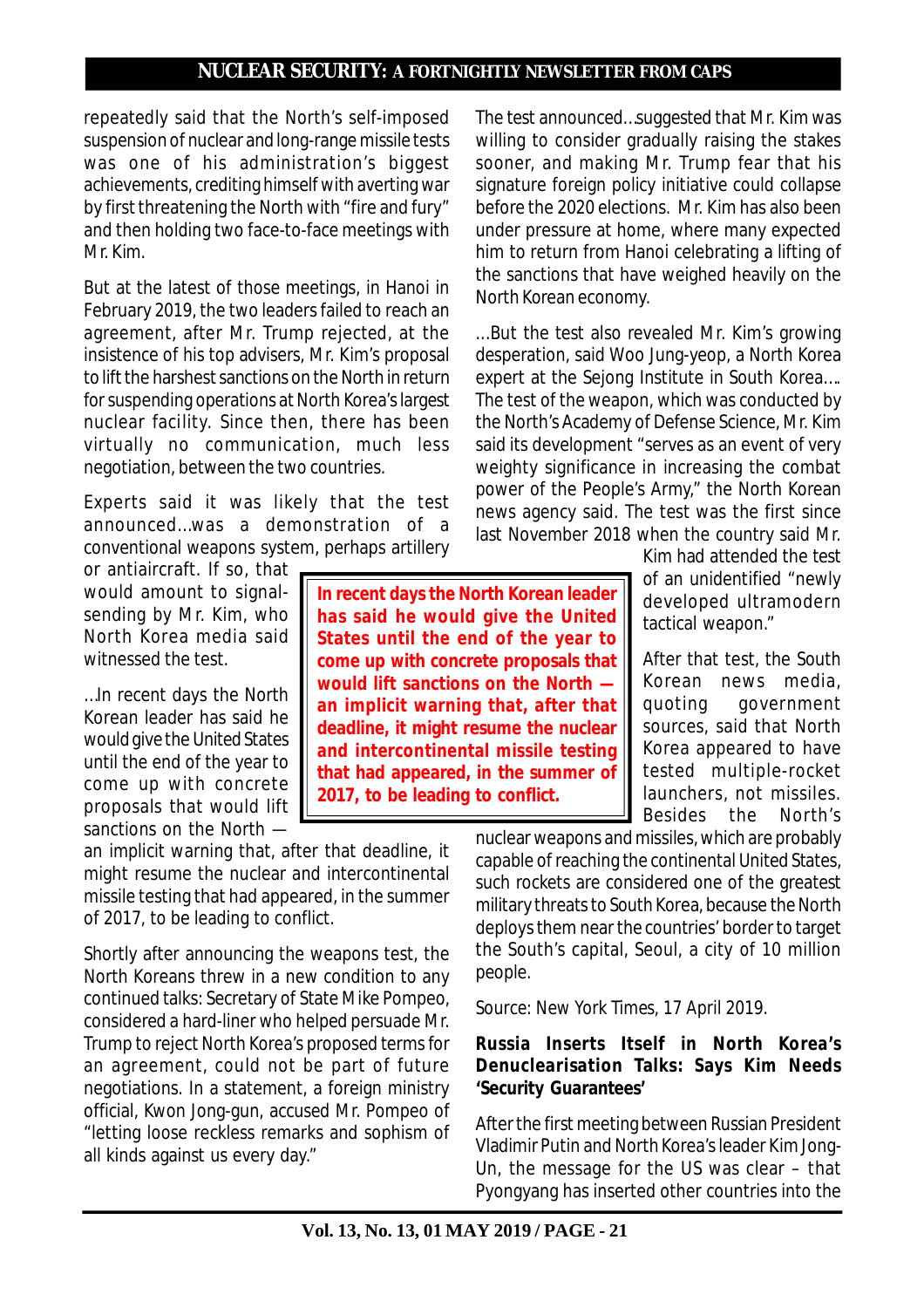**Putin is the sixth world leader to meet Kim Jong-un since the North Korean leader took it upon himself to end the country's isolation due to its nuclear activities. Besides Putin and Trump, Kim Jong-un has met Chinese President Xi Jinping, South Korean President Moon Jae-in, Singapore's Prime Minister Lee Hsien Loong and Vietnamese President Nguyen Phu**

denuclearisation talks and it will not give up its nuclear weapons without considerable returns.

Putin said after his meeting with Kim Jong-

Un…North Korea would need security guarantees before it could pursue nuclear disarmament. Putin added that those guarantees, if they are to work, would need to be offered within a multinational framework. The Russian president said he was asked to pass on the message to the US. "There are no secrets here, no conspiracies.... Chairman

Kim himself asked us to inform the American side of his position," Putin said.

**Trong.**

He said Russia certainly supported the US call for complete denuclearisation of the Korean Peninsula. "This is certainly a common priority," he added. After the meeting, Putin also said that he was willing to look at the de-nuclearisation conditions that the US has proposed with North Korea. This is a move that will not be welcomed by anyone in the US but is exactly where Pyongyang wants itself to be – being backed by

an American challenger. "We need to restore the power of international law, to return to a state where international law, not the law of the strongest, determines the situation in the world," Putin said after meeting Kim.

Kim Jong-Un's outreach to

Russia comes after talks with the US have stalled following the failed Hanoi Summit. North Korea has accused the US of adopting a gangster-like stance during the denuclearisation negotiations.

Meanwhile, Kim's appreciation for Putin's support was highlighted in his effusive praise of the two country's historical ties and the importance of the relationship saying both nations had overcome "every hardship thrown to them by history". "The people of the two countries ... understand [that the] North Korea-Russia tie not only serves our mutual interests but is also indispensable for

> securing the region's peace and stability," Kim said.

Putin is the sixth world leader to meet Kim Jong-un since the North Korean leader took it upon himself to end the country's isolation due to its nuclear activities. Besides Putin and Trump, Kim Jong-un has met Chinese President Xi Jinping, South Korean President Moon Jae-in,

Singapore's Prime Minister Lee Hsien Loong and Vietnamese President Nguyen Phu Trong.

*Source: https://www.latestly.com/, 25 April 2019.*

#### **NUCLEAR SAFETY**

#### **CHINA**

#### **How Safe are China's Nuclear Power Plants?**

Safety levels at China's nuclear power plants are now the highest in the world, Xue Xiaogang, president of the China Institute of Atomic Energy,

**There are two major aspects with regard to the safety of a nuclear power plant. One is how to avoid nuclear meltdown, which requires robust and efficient cooling of the reactor, and the other is how to prevent the release of radioactive material into the environment.**

told CGTN in an exclusive interview. After a three-year hiatus, China will resume approving new nuclear power projects this year, according to Liu Hua, deputy minister of ecology and environment and head of the National Nuclear Safety Administration.

It has been taken as a positive signal for the country's nuclear power industry, which has slowed down since the catastrophic Fukushima nuclear accident in 2011. But safety is always the No.1 issue. According to the expert, there are two major aspects with regard to the safety of a nuclear power plant. One is how to avoid nuclear meltdown, which requires robust and efficient cooling of the reactor, and the other is how to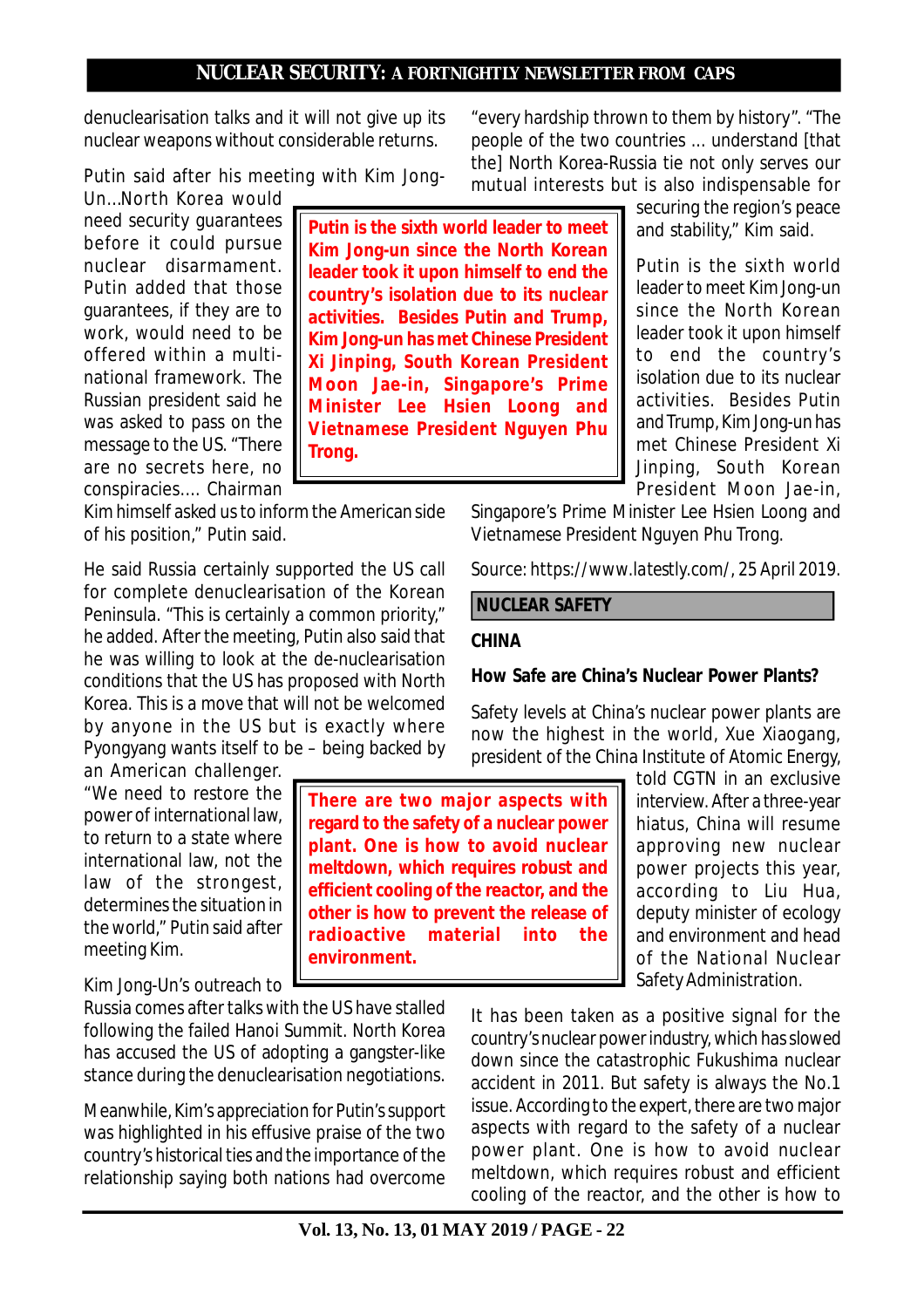prevent the release of radioactive material into the environment**.**

In both aspects, the safety level (measured by various quantitative indexes) of all of China's nuclear power reactors in operation is above the world average, and 70 percent of them rank at the front, according to data from the World Nuclear Association. The country's homegrown thirdgeneration nuclear power technology Hualong One (also known as HPR1000), with the world's most advanced designs and extra safety measures, meets the highest international safety standards.

the country maintains middle-to-high-speed economic growth. Meanwhile, China is transforming to green development, with higher environmental protection requirements. Currently, coal-fired electricity still accounts for about 70 percent of China's total power. In order to meet the still robust energy demand while lowering harm to the environment, the country needs to further adjust its energy structure.

*Source: https://news.cgtn.com/, 21 April 2019.*

### **JAPAN**

Reactors built with Hualong One designs also

adopt a double-layer safety shell that can withstand the impact of a Boeing 737 airplane. "It is almost impossible that Fukushima-style accident will happen in China," Xue said. At the Japanese plant, tsunami waves swamped the backup generators needed to keep coolant pumps running, and the loss of coolant caused three of the plant's six reactors to melt down. The Hualong

One design stores water above the reactor that can be gravity-fed to keep it cool. Like its major competitors, China is now developing the fourth generation of nuclear power technology, which could further minimize the likelihood of accidents, and has better economic performance and less nuclear waste, Xue said.

…China has seen the most rapid development of nuclear power technology since the early 1990s, with no suspension of nuclear power construction or operation over the years. Plus, a world-class talent pool has been cultivated. Compared with other carbon-free energy such as wind and solar power, which are inherently seasonal and weather-dependent, nuclear power still has some advantages. It's more stable and allows largescale power supply, Xue said. China's overall appetite for energy will remain relatively high, as

**Japan's nuclear regulator decided not to let power companies operate reactors if they fail to install sufficient counterterrorism measures by specified deadlines. The decision by the Nuclear Regulation Authority came after three utilities that operate five nuclear plants in western and southwestern Japan requested that their deadlines be extended as they expect delays in completing counterterrorism steps required under stricter regulations introduced in 2013.**

**Japan to Shut Down Nuclear Plants if Counterterror Steps not Taken in Time**

> Japan's nuclear regulator decided not to let power companies operate reactors if they fail to install sufficient counterterrorism measures by specified deadlines. The decision by the Nuclear Regulation Authority came after three utilities that operate five nuclear plants in western and southwestern Japan requested that their deadlines be extended as they expect delays in

completing counterterrorism steps required under stricter regulations introduced in 2013 following the Fukushima nuclear crisis. Kyushu Electric Power Co., Kansai Electric Power Co. and Shikoku Electric Power Co. had sought to postpone their five-year deadlines by one to three years, citing reasons such as the need to carry out massive construction work.

The three companies told the NRA that the measures would not be on time at 10 of their reactors, according to documents published on the regulator's website. But the regulator has declined their requests for extensions.

The power plant operators are required to build facilities that can keep reactors cool via remote control and prevent the massive release of radioactive materials if the units are the target of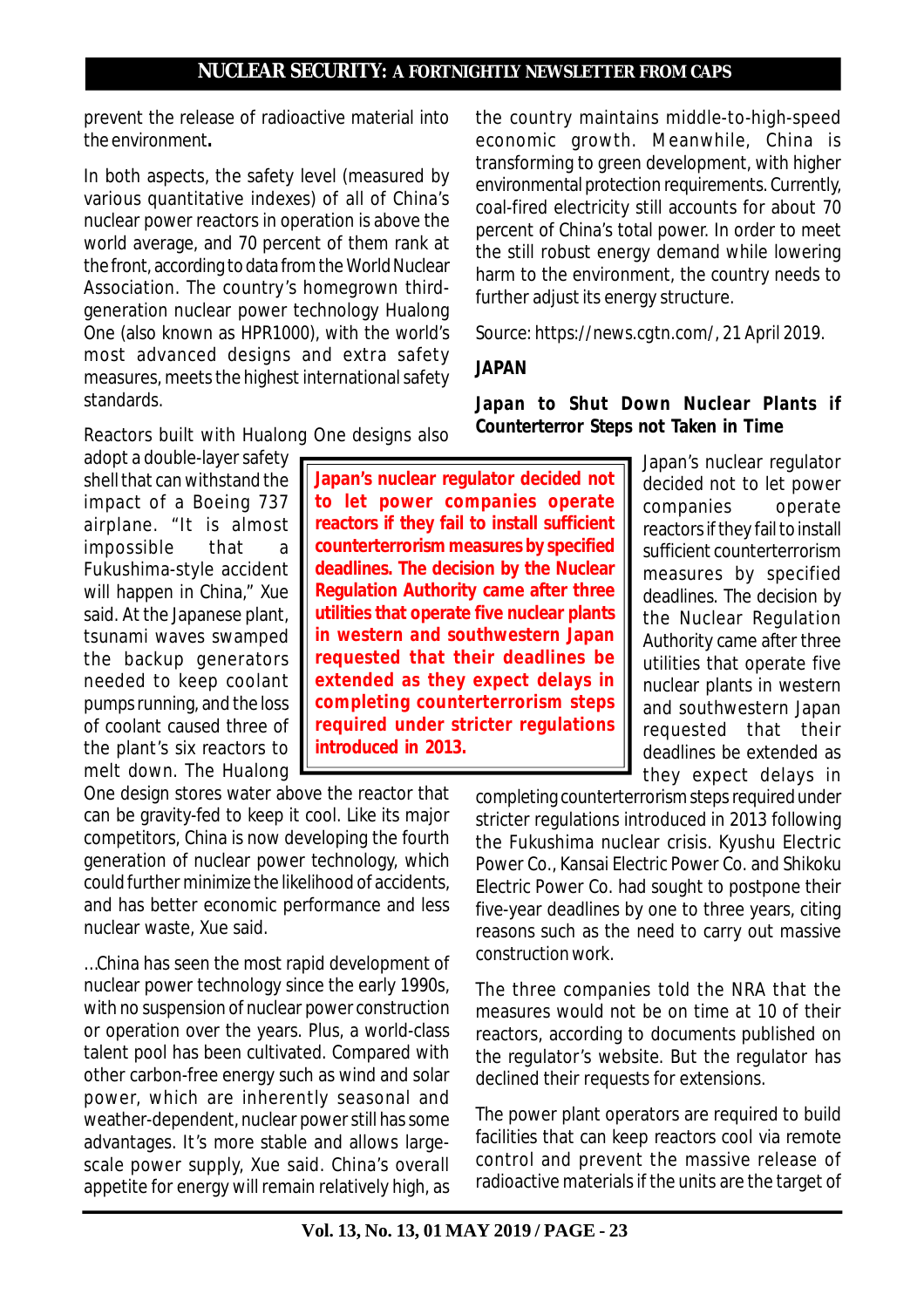a terrorist attack, such as from planes being flown into them. Nuclear plant operators need to set up such facilities within five years of the nuclear safety watchdog approving detailed construction plans for the plants.

But several firms have warned they will not meet these criteria. The NRA said after a meeting earlier it would no longer push back the deadline as it has done in the past. "There is no need to extend the deadline, and nuclear facilities have to stop operations if the operators fail to meet it," an NRA

official said. He added that several other reactors were also at risk of being shut down.

A reactor at the Sendai power plant in Kyushu could be the first to be suspended if Kyushu Electric Power fails to finish work by the deadline next March 2020. Following the No. 1 reactor at the Sendai

plant, the No. 2 reactor at the complex is facing a deadline in May 2020. The deadline for the No. 3 reactor at the Takahama plant in Fukui Prefecture operated by Kansai Electric is August 2020. …"We cannot overlook the operations of nuclear facilities when they become incompatible with meeting standards," NRA Chairman Toyoshi Fuketa said.

*Source: Japan Times, 24 April 2019.*

#### **UK**

### **The Royal Navy can't seem to Figure out how to Dispose of Old Nuclear Submarines**

Britain has retired twenty nuclear submarines since 1980. None have been disposed of, and nine still contain radioactive fuel in their reactors, according to an audit by Britain's National Audit Office. These subs spent an average of twentysix years on active service—and nineteen years out of service.

"Because of this, the Department [Ministry of Defense] now stores twice as many submarines as it operates, with seven of them having been in

storage for longer than they were in service," the audit states.

Even worse is the price tag. Britain has spent 500 million pounds (\$646.4 million) maintaining those decommissioned subs between 1980 and 2017. Full disposal of a nuclear sub would cost 96 million pounds (\$112.1 million). As a result, the total cost for disposing of the Royal Navy's ten active subs and twenty retired vessels would be 7.5 billion pounds (\$9.7 billion), NAO calculated.

Dismantling and disposing of a nuclear sub is a

**Britain has spent 500 million pounds (\$646.4 million) maintaining those decommissioned subs between 1980 and 2017. Full disposal of a nuclear sub would cost 96 million pounds (\$112.1 million). As a result, the total cost for disposing of the Royal Navy's ten active subs and twenty retired vessels would be 7.5 billion pounds (\$9.7 billion.**

complex process. The nuclear fuel must be carefully removed from the reactor using special facilities. Then the submarine itself must be dismantled, again with extra care paid to removing the radioactive parts of the vessel. Just one contractor-Babcock International Group PLC—is

"currently the Department's sole supplier capable of undertaking most of the Department's defueling and dismantling requirements," noted NAO. "It owns the nuclear-licensed dockyards and facilities in both Devonport and Rosyth, and also provides aspects of the related projects."

Fuel removal ceased in 2004 after British nuclear regulators found the removal facilities didn't meet standards. Yet the Ministry of Defense still lacks a fully-funded plan for defueling.

All of this is taking a toll on a Royal Navy already underfunded and struggling to fund new ships. "The Department pays an estimated £12 million [\$15.5 million] a year to maintain and store the nine fueled submarines currently stored in Devonport," NAO found. "Maintaining fueled, rather than unfueled, submarines also presents additional technical uncertainties and affects dock availability. This has contributed to space pressures in Devonport, with the Department at risk of not meeting its commitment to inspect, clean and repaint stored submarines at least every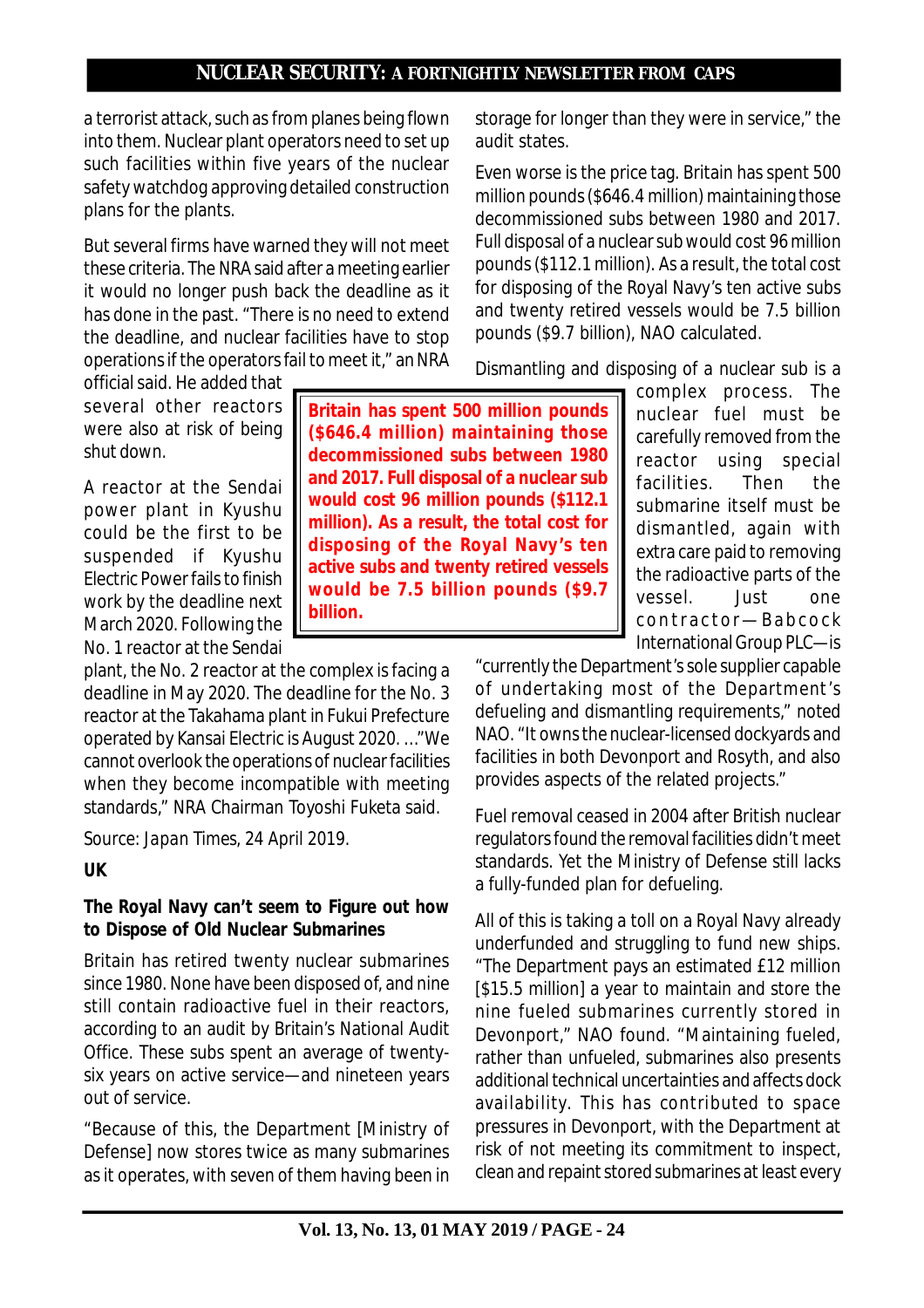15 years, and not having space to prepare [the submarine] Torbay, which left service in 2017, for long-term storage. Until submarines are prepared, the Department must keep them partially crewed, potentially affecting the Department's ability to redeploy its personnel."

The plan is to begin defueling subs, beginning with

HMS Swiftsure, in 2023. But even then, the Ministry of Defense will have to deal with different subs that have different disposal requirements. "At present, the Department does not have a fully developed plan to dispose of Vanguard, Astute and Dreadnoughtclass submarines, which have different types of nuclear reactor," NAO

pointed out. "For the Vanguard and Astute-class it has identified suitable dock space which, if used, will need to be maintained."

Interestingly, the British military gets an exemption when it comes to nuclear waste. "Within the civil nuclear sector, organizations must consider nuclear waste disposal during the design stage of power stations and nuclear infrastructure. The

Department does not have a similar obligation."

Britain isn't the only nation that has problems disposing of nuclear warships. The Soviet Union sank nineteen nuclear vessels, and fourteen shipborne nuclear reactors,

at sea, sparking fears of an environmental catastrophe. Even the U.S. Navy is struggling with how to dispose of nuclear subs and aircraft carriers, such as the decommissioned carrier USS Enterprise.

**years.**

*Source: Michael Peck, https://nationalinterest.org, 27 April 2019.*

 **NUCLEAR WASTE MANAGEMENT**

#### **FRANCE**

#### **France Debates what to Do with its Nuclear Waste**

France launched a national debate on how to treat its 1.6 million cubic meters of nuclear waste as

**Britain isn't the only nation that has problems disposing of nuclear warships. The Soviet Union sank nineteen nuclear vessels, and fourteen shipborne nuclear reactors, at sea, sparking fears of an environmental catastrophe. Even the U.S. Navy is struggling with how to dispose of nuclear subs and aircraft carriers, such as the decommissioned carrier USS Enterprise.**

part of the country's National Plan for the Management of Radioactive Waste takes place under the auspices of Andra, the national agency responsible for its management. Currently, Cigéo, the €35 billion Industrial Centre for Geological Storage, is being built in Bure, in eastern France, a region

with no seismic activity and thick layers of slate that keep water out.

The idea is to create chambers 500 meters below the surface and seal the waste inside galleries. However, the emission of hydrogen from the waste could lead to explosions, so the waste needs to be ventilated, which suggests maintenance work for a few million years.

> The question is whether this solution will be able to maintain the waste "safely" for a few million years. Neptunium 237 requires 2.1 million years to be half as dangerous as it is today; iodine 129 will take 16 million years and chlorine 36 merely 300,000 years.

French physicist Bernard Laponche argues for an end to all talk about burying, which is irreversible and, therefore, "the worst of all options," as the leak of a single container would suffice to spell disaster.

An alternative approach would require authorities to wait for science to create a more efficient solution, with experiments focusing on neutron

**The idea is to create chambers 500 meters below the surface and seal the waste inside galleries. However, the emission of hydrogen from the waste could lead to explosions, so the waste needs to be ventilated, which suggests maintenance work for a few million**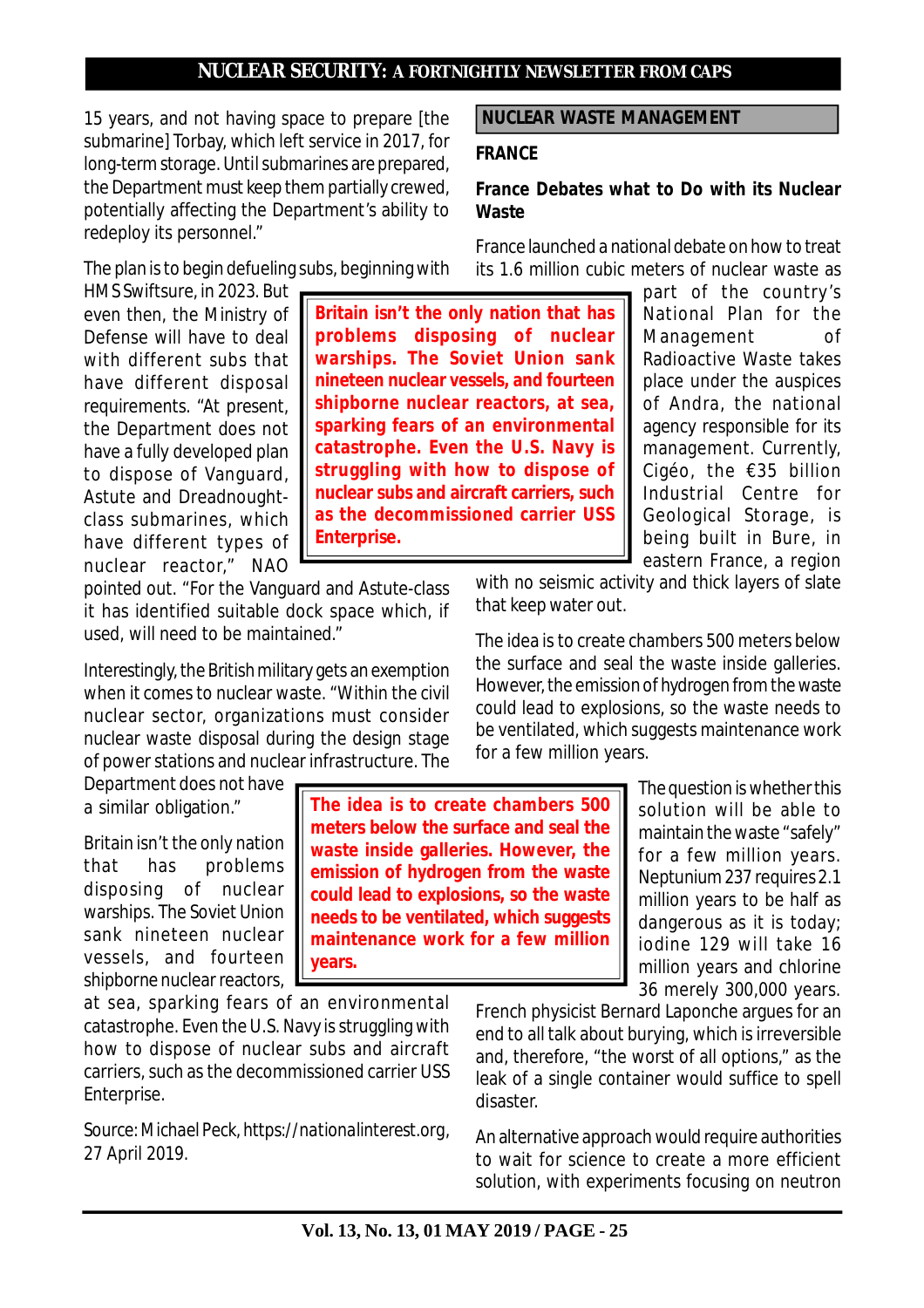bombardment to reduce the radioactivity of plutonium. Laponche argues that capital should be diverted from storage to research, to develop a more efficient solution.

*Source: https://www.neweurope.eu/, 23 April 2019.*

### **JAPAN**

### **Removing Fuel Rods, Japan Hits Milestone in Fukushima Nuclear Cleanup**

The operator of Japan's ruined Fukushima nuclear power plant began removing radioactive fuel rods at one of three reactors that melted down after

an earthquake and a tsunami in 2011, a major milestone in the longdelayed cleanup effort. Thousands of former residents have been barred from the area around the plant for years as crews carried out a large-scale radioactive waste cleanup in the aftermath of the worst nuclear disaster since Chernobyl. The

process of removing the fuel rods from a storage pool had been delayed since 2014 amid technical mishaps and high radiation levels.

The plant operator, Tokyo Electric Power, said in a statement that workers began removing the first of 566 spent and unspent fuel rods stored in a pool at the plant's third reactor. A radiationhardened robot had first located the melted uranium fuel inside the reactor in 2017. "Thanks to their training, the work has been going smoothly," Tomohiko Isogai, the director of the nuclear plant, was quoted as saying by the Japanese broadcaster NHK, referring to workers involved in the fuel cleanup. He added that plant officials were "very sorry" over the delays in the process.

There are 1,573 fuel rods still inside the storage pools of the three reactors that melted down in 2011, the Kyodo News agency reported. Tokyo Electric said that the cleanup at the third reactor

would take just under two years, and that it planned to eventually remove uranium from all three reactors. Workers at the third reactor are using a remotely operated crane to remove the fuel rods, in a process that occurs underwater to prevent radiation leaks. The rods are dangerous partly because the pools are not enclosed, and they could be vulnerable in the event of another major earthquake.

*Source: Mike Ives, https://www.nytimes.com, 15 April 2019.*

**UK**

#### **How Do You Scrap a Nuclear Submarine?**

The UK defence department has not scrapped any of its 20 defunct nuclear submarines in more than three decades, according to a recent public spending report. Storing the vessels has already cost the government around £500 million. But why has the UK left these submarines in dockyards for so long – and

**There are 1,573 fuel rods still inside the storage pools of the three reactors that melted down in 2011, Tokyo Electric said that the cleanup at the third reactor would take just under two years, and that it planned to eventually remove uranium from all three reactors. Workers at the third reactor are using a remotely operated crane to remove the fuel rods.**

how difficult is it to dismantle them?

*What is a Nuclear Submarine?:* A 'nuclear' submarine can refer to a submarine that carries nuclear warheads, one that is powered using nuclear energy, or both. In the UK, the Vanguard, Astute and Trafalgar class submarines are all powered using a nuclear reactor, but only the four Vanguard class submarines carry nuclear warheads – Astute and Trafalgar submarines are 'hunter-killers' designed to sink other ships.

The UK's current fleet relies on a reactor typically seen in power stations across the world – the pressurised water reactor (PWR). These compact power plants produce vast amounts of heat through the splitting of uranium-235 (235U). This fissile isotope exists in very small quantities (less than 1%) in natural uranium, which mainly consists of uranium-238 (238U).

To use it as fuel, the 235U is increased relative to the 238U in a process known as enrichment. In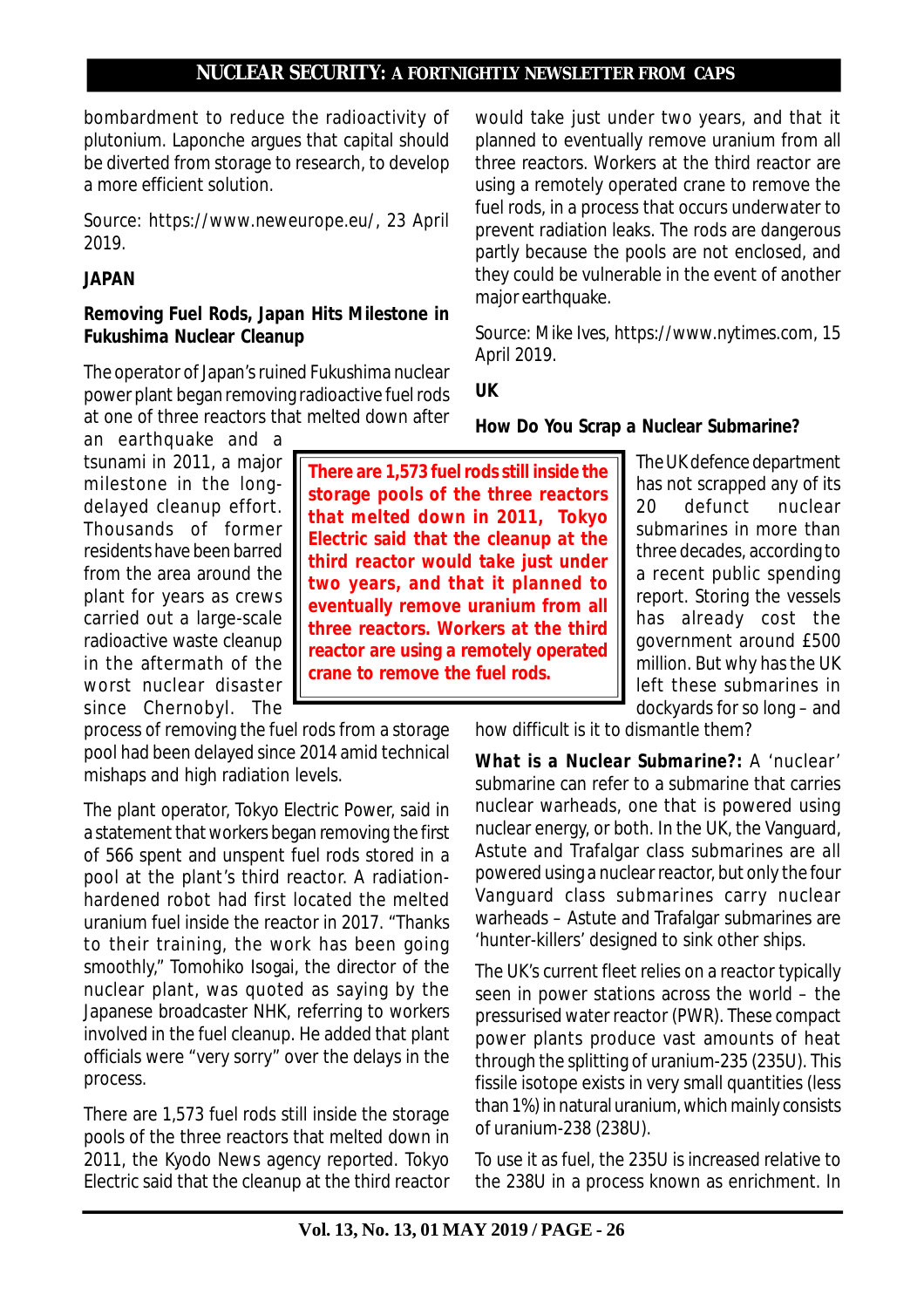the PWR, waste fission products are made, such as caesium, xenon and krypton, as neutrons split the 235U fuel, with 238U also absorbing neutrons to form plutonium. These fission products can damage the ceramic fuel and reduce the reactor's efficiency. The vessel that contains this whole process is also bombarded with high levels of radiation over its operational life.

*What Happens to a Nuclear Submarine Once it is Removed from Service?:* Once a nuclearpowered submarine is decommissioned, it is placed into long-term storage. Only after monitoring the vessel will engineers begin to defuel and dismantle it. However, over the past four decades, this second part hasn't happened

in the UK. Since 1980, the UK Ministry of Defence has taken 20 nuclear-powered submarines out of service. Of these 20 subs, the UK has not fully disposed any of them and nine still contain highly radioactive nuclear fuel. The vessels have languished at dockyards in Plymouth and Rosyth.

This is not a sustainable

solution, but it is in stark contrast with other countries' past policies. During the Cold War, the Soviet Union dumped 19 ships containing nuclear waste in the Kara Sea, as well as 14 reactors and the K-27 nuclear submarine. With such vessels continuing to rust on the seabed, there are concerns these sites could harbour a potential environmental crisis. However, the subs stored in the UK are constantly monitored in a controlled environment. Although a far cry from the Arctic submarine graveyards, the UK fleet still lies exposed to salty water, with the vessels rusting in the dockyards.

*Why are the Submarines Still in Storage?*: It is an incredibly complex situation, but the government stopped defueling its disbanded fleet back in 2004. The UK's nuclear regulator deemed that the facilities were not up to standards, and the UK has been working to improve them ever since.

Mired in delays and inflating budgets, the defueling may not restart until 2023 – the original start date was 2012. Even when the subs are ready for their next voyage through the disposal process, it is a journey fraught with complexity.

*What is the Plan for the Nuclear Waste?:* Once defueling starts, the sub will be moved to a 'reactor access house' on rails. In this facility, engineers will remove the spent nuclear fuel from the sub, which contains various actinides and radionuclides. The fuel is highly radioactive and generates heat, so needs to be cooled in water before any further work can begin.

To cool the fuel rods, the waste is sent to a

specialised plant at Sellafield, where it is stored in vast water ponds. The water acts as both an efficient coolant and radiation barrier. Historically, this spent fuel would have then been recycled to form new nuclear fuel. During reprocessing, the fissile uranium and plutonium is separated through solvent extraction, before

**During the Cold War, the Soviet Union dumped 19 ships containing nuclear waste in the Kara Sea, as well as 14 reactors and the K-27 nuclear submarine. With such vessels continuing to rust on the seabed, there are concerns these sites could harbour a potential environmental crisis. However, the subs stored in the UK are constantly monitored in a controlled environment.**

> converting the remaining liquid waste into a glass for long-term storage. However, it is now unclear whether this will still happen. It is more likely that the spent nuclear fuel will be stored indefinitely after cooling.

> The current UK strategy is to bury this waste in a highly-engineered geological disposal facility, which would see more than 650,000m3 of waste stored in an underground cavern, according to recent government estimates. But plans are still ongoing and a facility is yet to be built.

> *What Happens to the Submarine after Defueling?*: After defueling, the sub will return to the 'wet' dock for another period of storage and monitoring. Following this, the submarine is dismantled. Components such as pipes and pumps exposed to radiation are taken away and the reactor vessel removed.